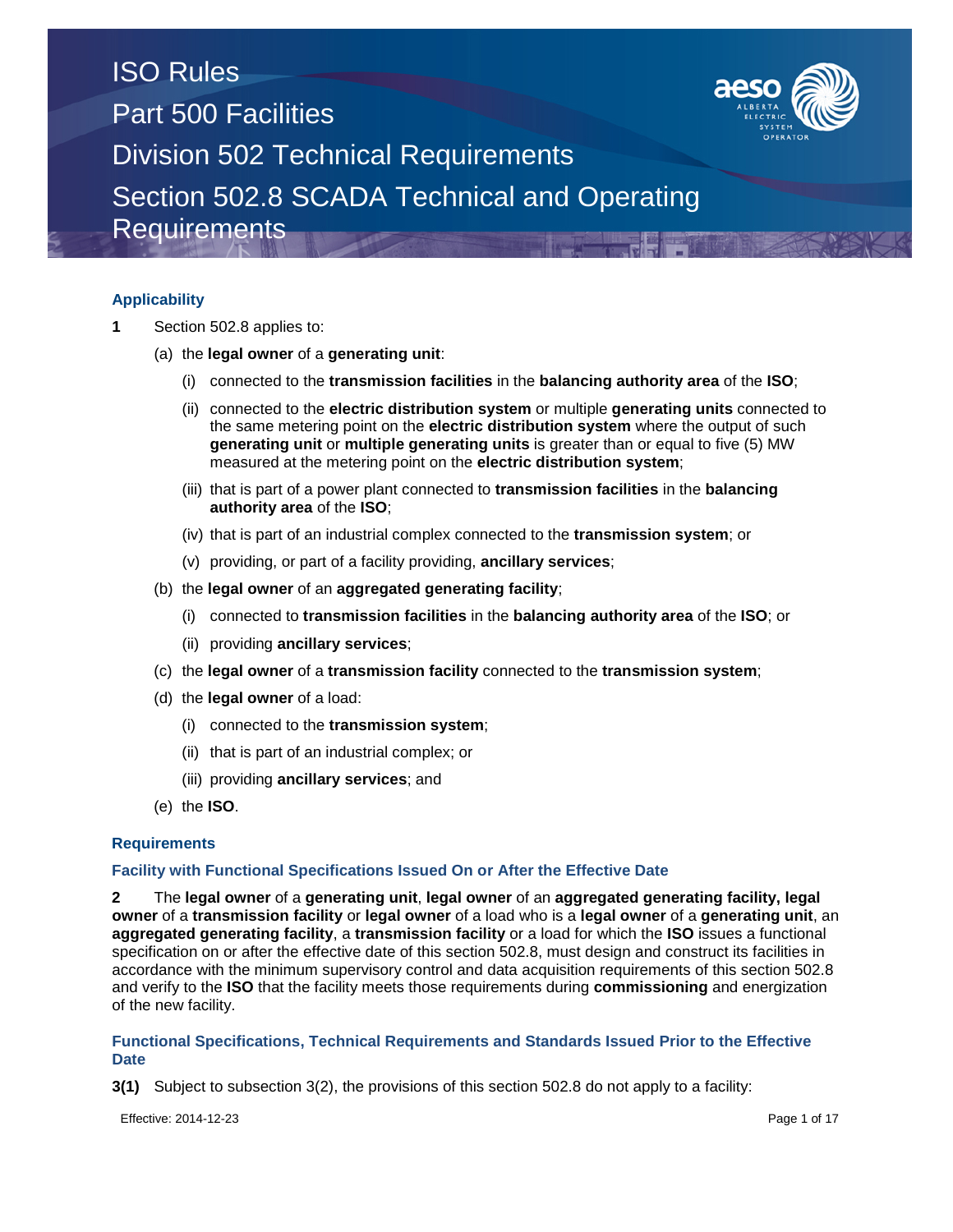

- (a) that was built in accordance with a technical requirement or technical standard; or
- (b) with a functional specification;

the **ISO** issued prior to the effective date of this section 502.8, but the facility must remain in compliance with that technical requirement, technical standard or functional specification including all of the standards and requirements set out in that technical requirement, technical standard or functional specification.

**(2)** Notwithstanding subsection 3(1), the **ISO** may require the **legal owner** of a **generating unit**, **legal owner** of an **aggregated generating facility, legal owner** of a **transmission facility** and **legal owner** of a load, any of which have an existing facility, to comply with any specific or all of the provisions of this section 502.8, if the **ISO** determines that such compliance is necessary for the safe and reliable operation of the **interconnected electric system**.

**(3)** A **legal owner** of a **generating unit**, **legal owner** of an **aggregated generating facility, legal owner** of a **transmission facility** and **legal owner** of a load must comply with the provisions of this section 502.8 if:

- (a) it is modifying its facilities to:
	- (i) increase its Rate DTS or Rate STS contract capacity; or
	- (ii) upgrade or alter the functionality of its supervisory control and data acquisition system; and
- (b) the **ISO** determines that the modification is necessary for safe and reliable operation of the **interconnected electric system**.

### **Functional Specification**

**4(1)** The **ISO** must, in accordance and generally consistent with this section 502.8 and any other applicable **ISO rules***,* approve of a functional specification containing further details, work requirements and specifications for the design, construction and operation of a supervisory control and data acquisition system for the facility.

**(2)** The functional specification referred to in subsection 4(1) must be generally consistent with the provisions of this section 502.8 but may contain material variances the **ISO** approves of based upon its discrete analysis of any one (1) or more of the technical, economic, safety, operational and **reliability**  requirements related to the specific system or connection project.

### **Supervisory Control and Data Acquisition Requirements**

**5(1)** The **legal owner** of a **generating unit** must meet the supervisory control and data acquisition requirements set out in Appendix 1, *SCADA Requirements for Generating Units*.

**(2)** The **legal owner** of a wind **aggregated generating facility** must meet the supervisory control and data acquisition requirements set out in Appendix 2, *SCADA Requirements for Wind Aggregated Generating Facilities*.

**(3)** The **legal owner** of a **generating unit** that is part of an industrial complex and **the legal owner** of a load must meet the supervisory control and data acquisition requirements set out in Appendix 3, *SCADA Requirements for Industrial Complexes and Load*.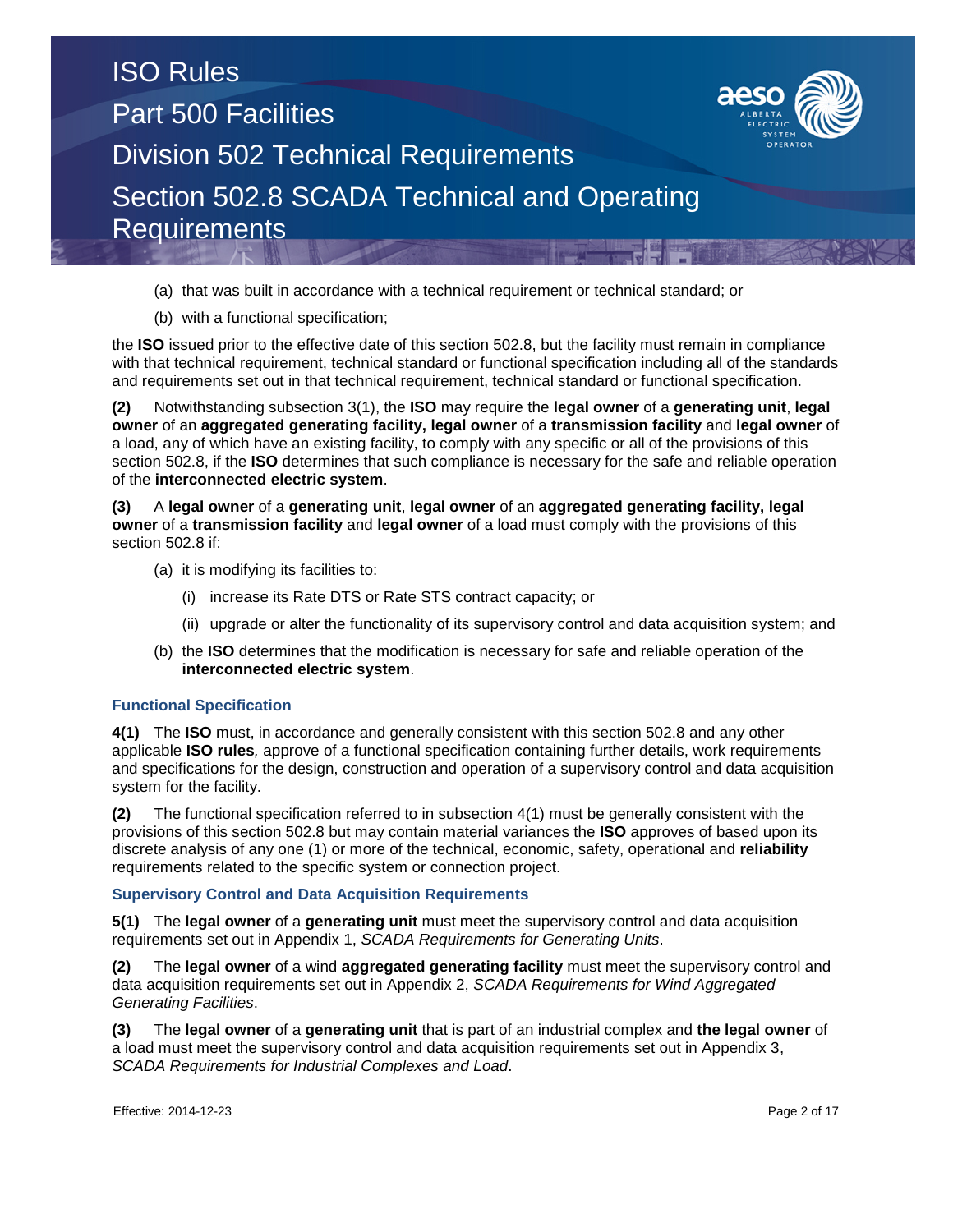

**(4)** The **legal owner** of a **transmission facility** must meet the supervisory control and data acquisition requirements set out in Appendix 4, *SCADA Requirements for Transmission Facilities*, if at least one (1) of the following criteria is met:

- (a) the substation contains two (2) or more buses operated above sixty (60) kV nominal voltage;
- (b) the substation contains one (1) or more buses operated above two hundred (200) kV nominal voltage;
- (c) the substation contains a capacitor bank, reactor, static VAr compensator or synchronous condenser rated five (5) MVAr or greater;
- (d) the substation connects three (3) or more transmission lines above sixty (60) kV;
- (e) the substation supplies local site load, with normally energized site load equipment rated at five (5) MVA or greater that are offered for **ancillary services** or are included in **remedial action schemes**;
- (f) the substation supplies local site load with normally energized site load equipment rated at ten (10) MVA or greater;
- (g) the substation supplies **supplemental reserve** load of five (5) MVA or greater; or
- (h) the substation supplies system load that is part of a **remedial action scheme**.

**(5)** The **legal owner** of a **generating unit**, the **legal owner** of an **aggregated generating facility** and the **legal owner** of a load must, if they provide **ancillary services**, meet the supervisory control and data acquisition requirements for substations set out in Appendix 5, *SCADA Requirements for Ancillary Services*.

- **(6)** The **ISO** must meet the supervisory control and data acquisition requirements set out in:
	- (i) Appendix 2, *SCADA Requirements for Wind Aggregated Generating Facilities*; and
	- (ii) for substations, Appendix 5, *SCADA Requirements for Ancillary Services*, as it applies to substations.

### **Dual Meters**

**6** A **legal owner** of a **generating unit**, the **legal owner** of an **aggregated generating facility**, the **legal owner** of a **transmission facility** and the **legal owner** of a load must gather supervisory control and data acquisition data using a device that is independent from a revenue meter.

### **Data Acquisition**

**7(1)** The **ISO** must initiate all supervisory control and data acquisition communications with a **legal owner**'s equipment directly connected to the **ISO**'s equipment to acquire supervisory control and data acquisition data from a **legal owner** and must do so using the following means:

- (a) periodic scans; or
- (b) report-by-exception polls.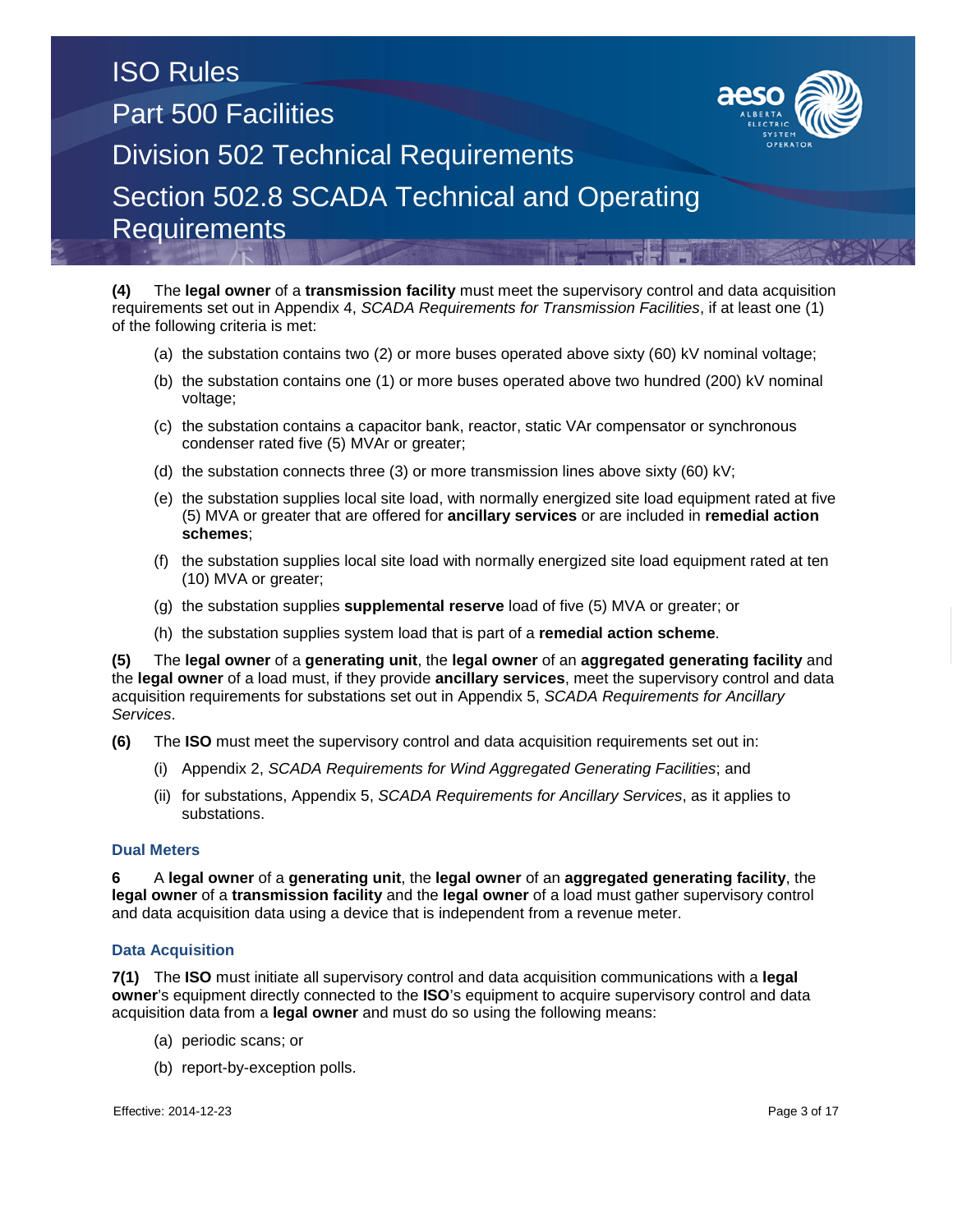**(2)** The **ISO** must configure the **ISO**'s communications device to be the "master" device.

**(3)** The **legal owner** of a **generating unit**, **legal owner** of an **aggregated generating facility**, **legal owner** of a **transmission facility** and **legal owner** of a load must configure its communication device to be the "slave" device using the appropriate addressing the **ISO** assigns.

**(4)** The **ISO** must, if it initiates communications with a **legal owner** using report-by-exception polls, configure and acquire the supervisory control and data acquisition data so that the data value falls within the allowable deadbands set out in Table 1 below:

| l avic l<br>Value<br><b>Allowable Deadband</b> |                                                        |  |  |  |  |  |  |  |  |  |
|------------------------------------------------|--------------------------------------------------------|--|--|--|--|--|--|--|--|--|
|                                                |                                                        |  |  |  |  |  |  |  |  |  |
| <b>MW</b>                                      | 0.5 MW from 0 to 200MW, 1.0 MW above 200<br><b>MW</b>  |  |  |  |  |  |  |  |  |  |
| <b>MVAR</b>                                    | 0.5 MVAR from 0 to 200MVAR, 1.0 MVAR<br>above 200 MVAR |  |  |  |  |  |  |  |  |  |
| k٧                                             | 0.1 kV from 0 to 20kV, 0.5 kV above 20 kV              |  |  |  |  |  |  |  |  |  |

**Table 1**

**(5)** A **legal owner** of a **generating unit**, **legal owner** of an **aggregated generating facility**, **legal owner** of a **transmission facility** and **legal owner** of a load must, if they are providing analog values to the **ISO**, provide those values with at least one (1) decimal place accuracy unless otherwise specified in the attached appendices.

**(6)** A **legal owner** of a **generating unit**, **legal owner** of an **aggregated generating facility**, **legal owner** of a **transmission facility** and **legal owner** of a load must ensure that the transducer is scaled such that the maximum, full scale, value returned is between one hundred and twenty percent (120%) and two hundred percent (200%) of the nominal equipment rating.

**(7)** A **legal owner** of a **generating unit**, **legal owner** of an **aggregated generating facility**, **legal owner** of a **transmission facility** and **legal owner** of a load using a transducer must ensure that the transducer is scaled to a maximum, full scale of one hundred and twenty percent (120%) of the nominal equipment rating.

**(8)** A **legal owner** of a **generating unit** that uses a mode of operation of either a synchronous condenser or motor, must ensure that the minimum, full scale, values are between one hundred and twenty percent (120%) and two hundred percent (200%) of the lowest operating condition.

**(9)** A **legal owner** of a **generating unit**, **legal owner** of an **aggregated generating facility**, **legal owner** of a **transmission facility** and **legal owner** of a load must report supervisory control and data acquisition data relating to power flows with the sign convention of positive power flow being out from a bus, except for those situations where source measurements are positive polarity.

**(10)** Notwithstanding subsection 7(9), a **legal owner** of a **generating unit**, **legal owner** of an **aggregated generating facility**, **legal owner** of a **transmission facility** and **legal owner** of a load must report:

(a) MVAR measurements from a reactor as negative polarity;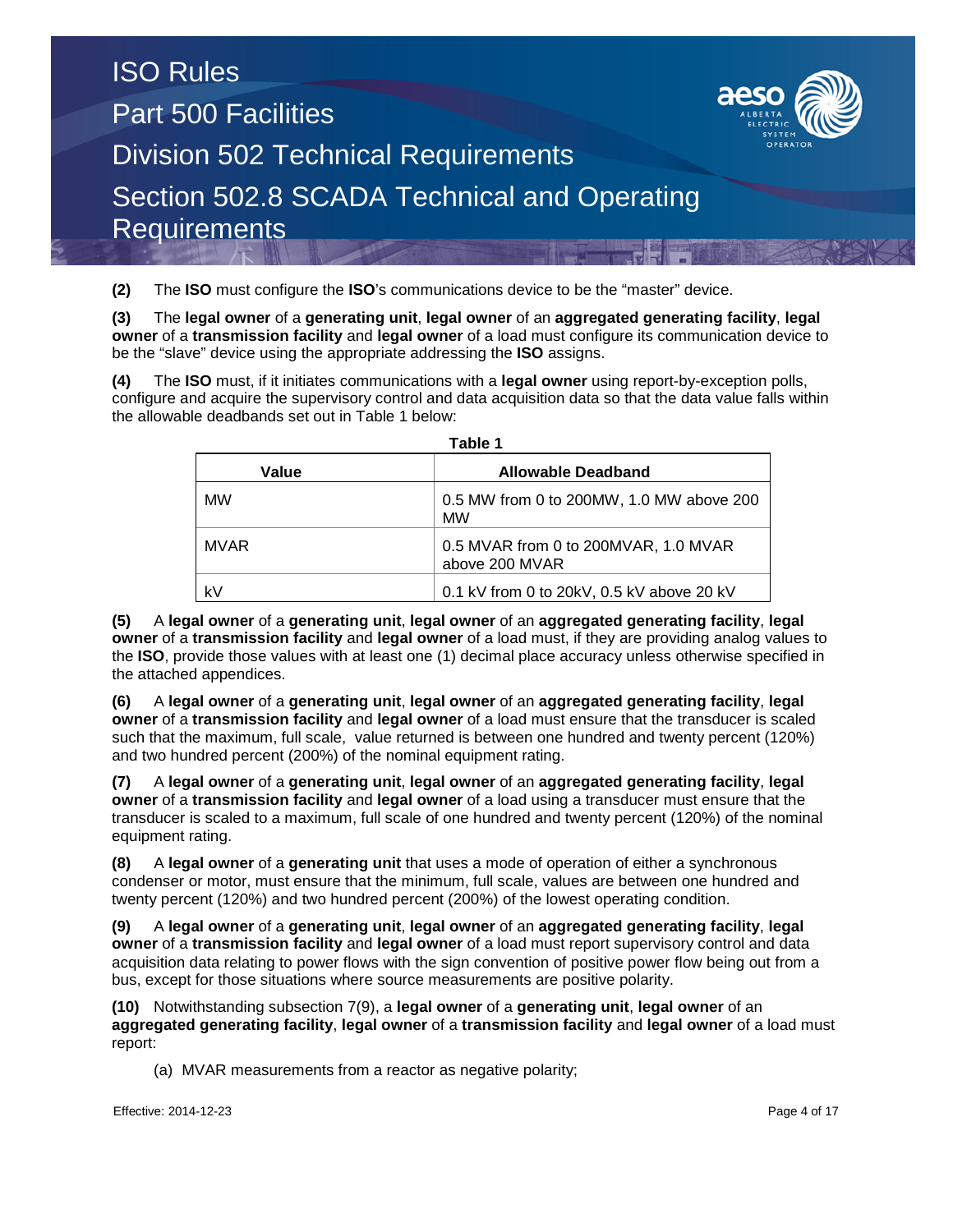

(c) MVAR measurements from a capacitor as positive polarity.

**(11)** A **legal owner** of a **generating unit**, **legal owner** of an **aggregated generating facility**, **legal owner** of a **transmission facility** and **legal owner** of a load must, if installing a global positioning system clock as required in a functional specification, use the coordinated universal time as the base time where the base time is the universal time code minus seven (7) hours.

**(12)** A **legal owner** of a **generating unit**, **legal owner** of an **aggregated generating facility**, **legal owner** of a **transmission facility** and **legal owner** of **a load** must ensure that its global positioning system clock functionality provides for one (1) millisecond time stamped event accuracy and can automatically adjust for seasonal changes to daylight savings time.

## **Supervisory Control and Data Acquisition Communications**

**8(1)** A **legal owner** of a **generating unit**, **legal owner** of an **aggregated generating facility**, **legal owner** of a **transmission facility** and **legal owner** of a load must implement one (1) of the following communication methods between its facility and the **ISO**:

- (a) an internet connection , if the **legal owner** has a latency time requirement of thirty (30) seconds or greater; or
- (b) a dedicated telecommunications link, if the **legal owner** has a latency time requirement of less than thirty (30) seconds.

**(2)** A **legal owner** of a **generating unit**, **legal owner** of an **aggregated generating facility**, **legal owner** of a **transmission facility** and **legal owner** of a load must provide and maintain a connectivity point and data communication to both the **ISO**'s primary system coordination centre and the **ISO**'s backup system coordination centre.

**(3)** The **ISO** must provide and maintain a connectivity point to the **legal owner**'s facility at both the **ISO**'s primary system coordination centre and the **ISO**'s backup system coordination centres.

**(4)** A **legal owner** of a **generating unit**, **legal owner** of an **aggregated generating facility** and **legal owner** of a load must, if it owns a facility with the capability of combined load and generation greater than one thousand (1000) MW, provide two (2) communication circuits to each of the **ISO**'s primary system coordination centre and the **ISO**'s backup system coordination centre and to each of the **legal owner**'s primary and backup communication centres.

**(5)** A **legal owner** of a **generating unit**, **legal owner** of an **aggregated generating facility** and **legal owner** of a load must, if they are providing **ancillary services**, send supervisory control and data acquisition data to each of the **ISO**'s primary system coordination centre and the **ISO**'s backup system coordination centre.

**(6)** A **legal owner** of a **generating unit**, **legal owner** of an **aggregated generating facility**, **legal owner** of a **transmission facility** and **legal owner** of a load must, based on the **ISO**'s generic communication block diagrams and prior to connecting facilities to the **interconnected electric system**, indicate to the **ISO** the generic communication block diagram that depicts the communication protocols between the **legal owner**'s facility and the **ISO**'s system coordination centre, with any variations as

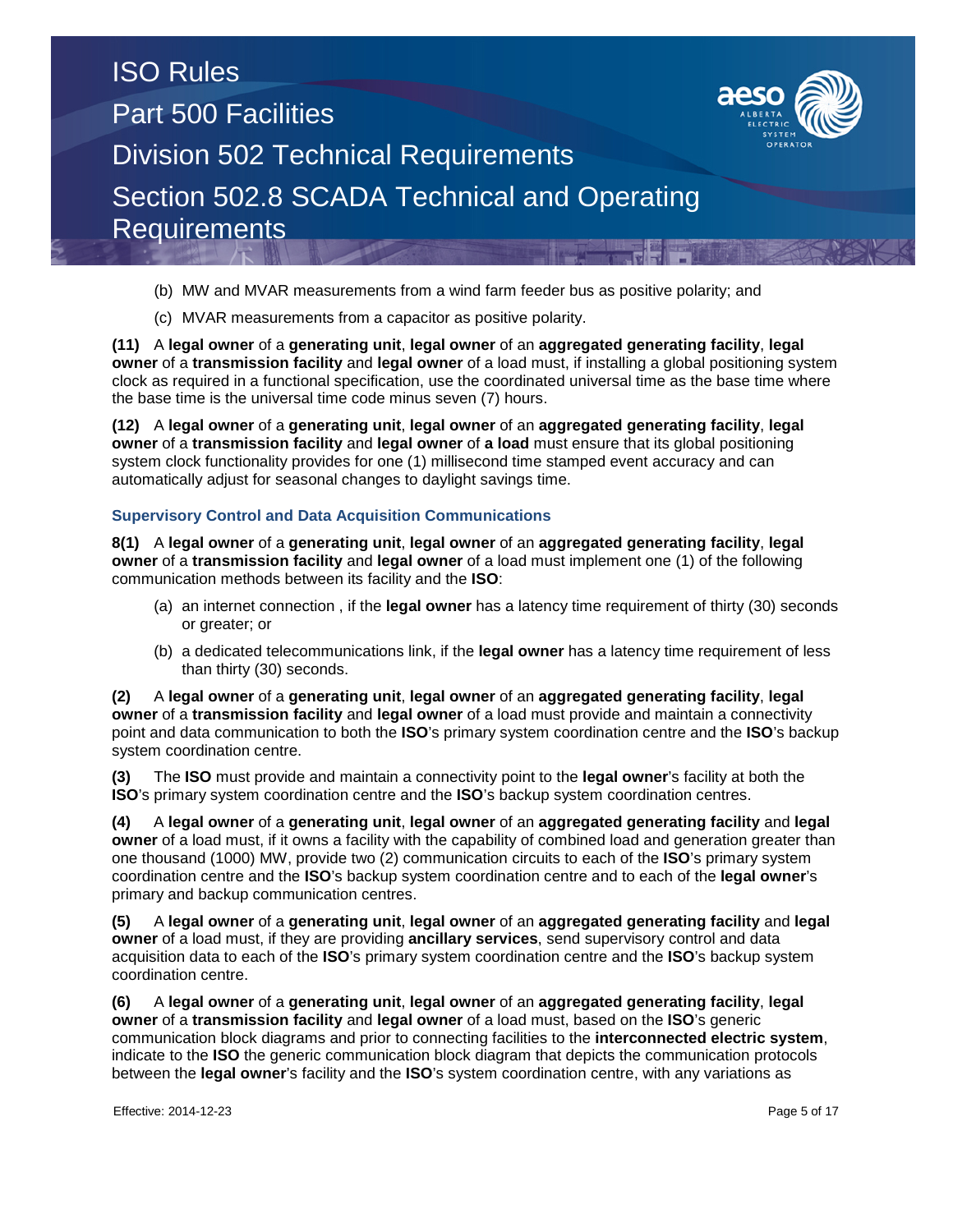

**(7)** A **legal owner** of a **generating unit**, **legal owner** of an **aggregated generating facility**, **legal owner** of a **transmission facility** and **legal owner** of a load must, if it changes its communication protocols used between itself and the **ISO**, communicate these changes to the **ISO** in writing ninety (90) **business days** prior to changing the protocols.

## **Notification of Unplanned Availability**

**9(1)** A **legal owner** of a **generating unit**, **legal owner** of an **aggregated generating facility**, **legal owner** of a **transmission facility** and **legal owner** of a load must, if any component in the communication circuit becomes unavailable due to an unplanned event, notify the **ISO** as soon as reasonably practicable after determining such unavailability due to equipment failure.

**(2)** The **ISO** may, following receipt of the notification in 9(1), require the **legal owner** to discontinue the provision of **ancillary services**.

**(3)** A **legal owner** of a **generating unit**, **legal owner** of an **aggregated generating facility**, **legal owner** of a **transmission facility** and **legal owner** of a load must provide the **ISO** with:

- (a) the cause of any unavailability reported pursuant to section 9(1);
- (b) in the event of an equipment failure, a plan, acceptable to the **ISO**, to repair the failed equipment, including testing; and
- (c) the expected date when the equipment will be repaired and the required measurements will be restored.

**(4)** The **legal owner** of a **generating unit**, **legal owner** of an **aggregated generating facility**, **legal owner** of a **transmission facility** and **legal owner** of a load must, if the equipment is not repaired and required measurements are not restored by the expected date, notify the **ISO** with the revised date and the reason why the communication system was not repaired.

**(5)** The **legal owner** of a **generating unit**, **legal owner** of an **aggregated generating facility**, **legal owner** of a **transmission facility** and **legal owner** of a load must notify the **ISO** once the equipment is repaired and the required measurements are restored.

## **Suspected Failure or Erroneous Data of a Remote Terminal Unit**

**10(1)** A **legal owner** of a **generating unit**, **legal owner** of an **aggregated generating facility**, **legal owner** of a **transmission facility** and **legal owner** of a load must, if it suspects that a remote terminal unit has failed or is providing erroneous data, notify the **ISO** immediately after identifying the failure or data error.

**(2)** The **ISO** must, if it suspects that a remote terminal unit has failed or is providing erroneous data, notify the **legal owner** immediately, after identifying the failure or data error.

**(3)** The **legal owner** of a **generating unit**, **legal owner** of an **aggregated generating facility**, **legal owner** of a **transmission facility** and **legal owner** of a load must provide the **ISO** with the date it expects to test the remote terminal unit.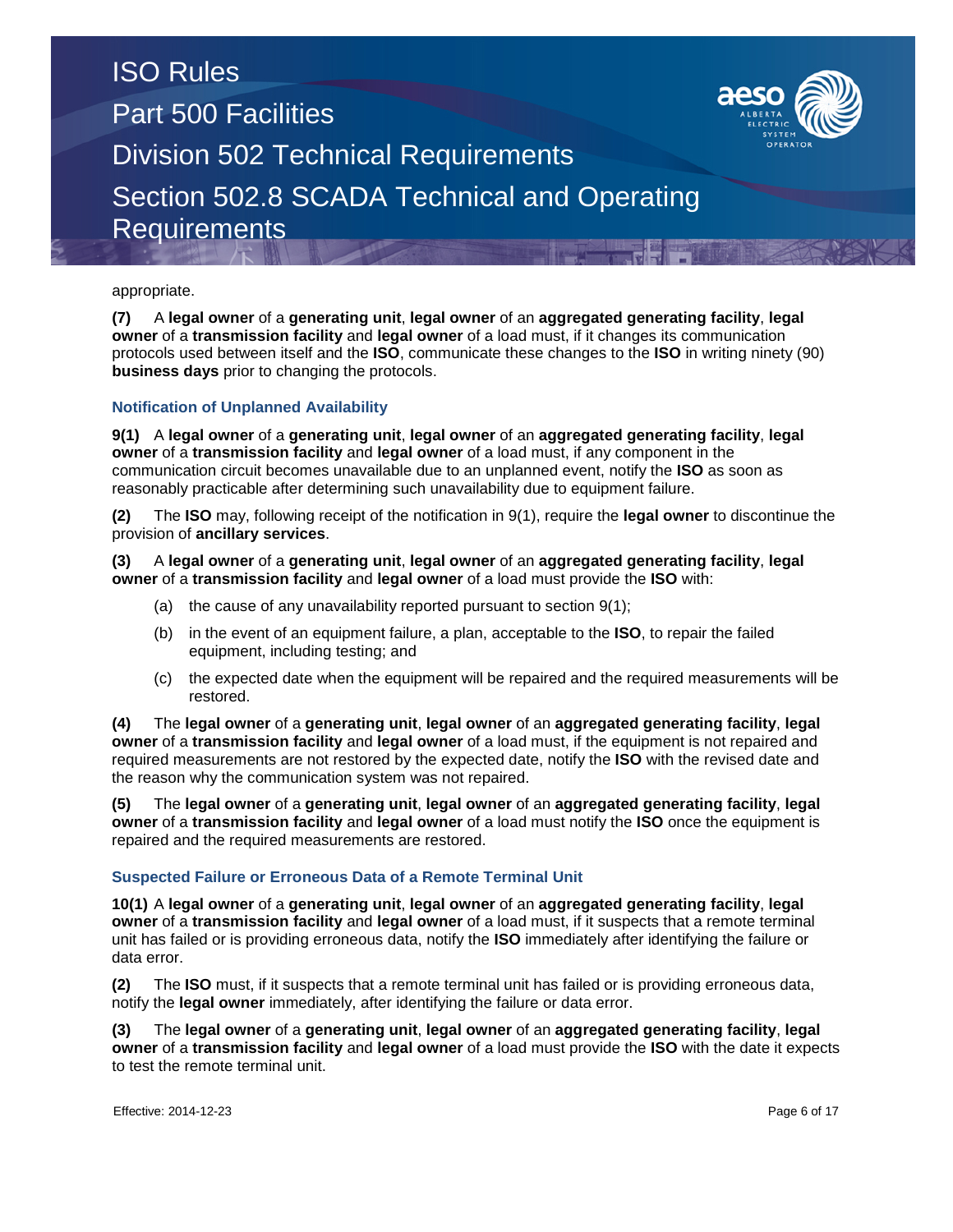

**(5)** The **legal owner** of a **generating unit**, **legal owner** of an **aggregated generating facility**, **legal owner** of a **transmission facility** and **legal owner** of a load must, after testing the remote terminal unit, confirm if there is a problem with the remote terminal unit or not and notify the **ISO** with the results of the test.

**(6)** The **legal owner** of a **generating unit**, **legal owner** of an **aggregated generating facility**, **legal owner** of a **transmission facility** and **legal owner** of a load must, if the results of the test indicated that the remote terminal unit has actually failed, provide the **ISO** with the date that the **legal owner** expects to repair or replace the remote terminal unit.

**(7)** The **legal owner** of a **generating unit**, **legal owner** of an **aggregated generating facility**, **legal owner** of a **transmission facility** and **legal owner** of a load must, if the remote terminal unit is not repaired or replaced by the date provided under subsection 10(6), notify the **ISO** with the revised date.

**(8)** The **legal owner** of a **generating unit**, **legal owner** of an **aggregated generating facility**, **legal owner** of a **transmission facility** and **legal owner** of a load must notify the **ISO** once the remote terminal is repaired or replaced.

## **Compliance Exceptions**

**11** A **legal owner** of a **generating unit**, **legal owner** of an **aggregated generating facility**, **legal owner** of a **transmission facility** and **legal owner** of a load is not required to comply with the supervisory control and data acquisition data acquisition and submission requirements of this section 502.8 if:

- (a) any device used in the acquisition and submission of the supervisory control and data acquisition data is being repaired or replaced; and
- (b) the **legal owner** is using reasonable efforts to complete such repair or replacement in accordance with a plan, acceptable to the **ISO**, to address the unavailability, repair or replacement of the failed device.

## **Appendices**

Appendix 1 – *SCADA Requirements for Generating Units*

- Appendix 2 *SCADA Requirements for Wind Aggregated Generating Facilities*
- Appendix 3 *SCADA Requirements for Industrial Complexes and Load*
- Appendix 4 *SCADA Requirements for Transmission Facilities*
- Appendix 5 *SCADA Requirements for Ancillary Services*

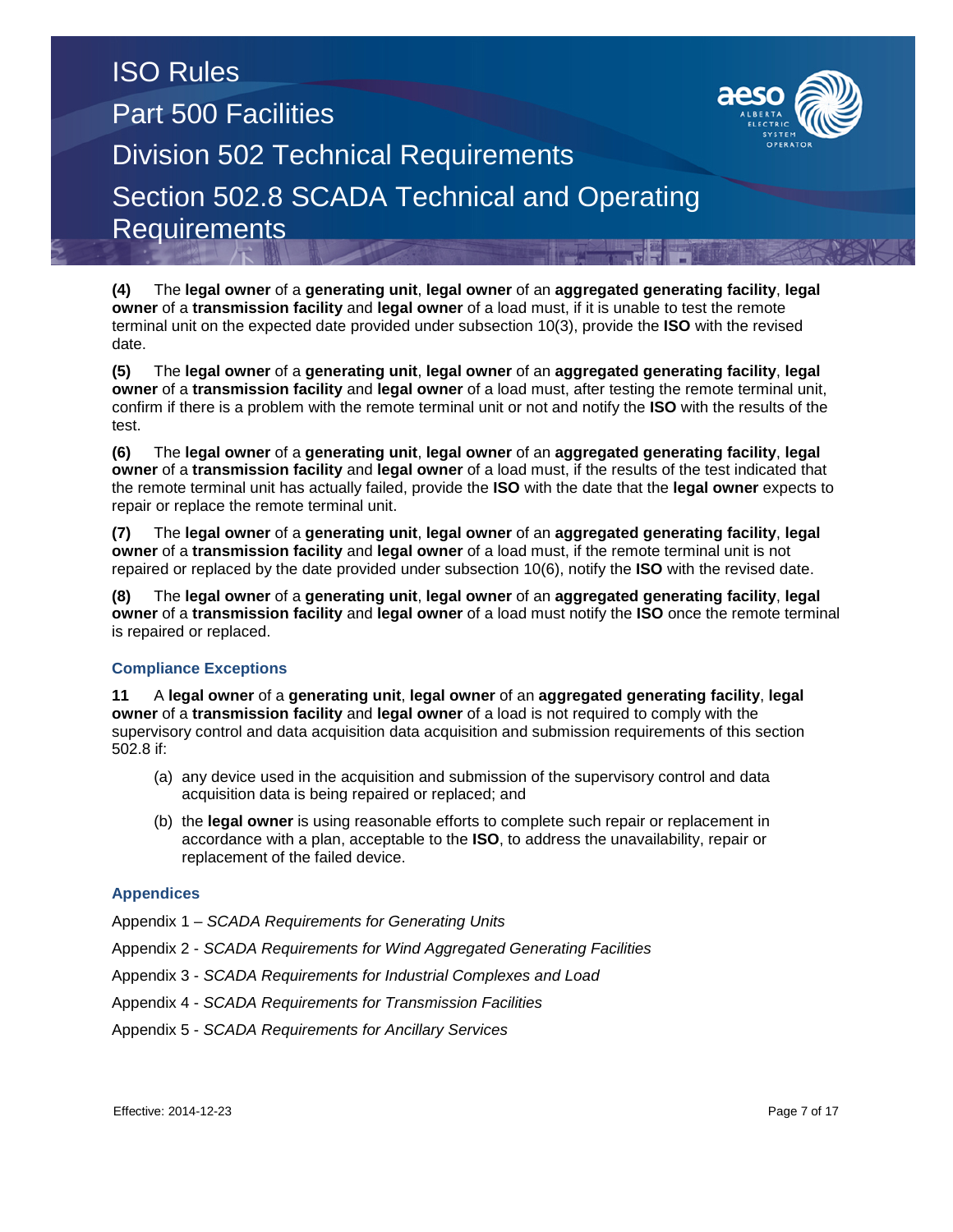

## **Revision History**

| <b>Effective</b> | Description                                                                                                                                                                                                                                                                                                                                                 |
|------------------|-------------------------------------------------------------------------------------------------------------------------------------------------------------------------------------------------------------------------------------------------------------------------------------------------------------------------------------------------------------|
| 2013-02-28       | Initial Release                                                                                                                                                                                                                                                                                                                                             |
| 2014-12-23       | Appendix 1 amended by combining the two lines concerning generating unit<br>automatic voltage regulation into one line. Appendix 5 amended reflect that the<br>regulating reserve set point signal is sent by ISO every 4 seconds, not every 2<br>seconds. Appendix 5 amended to include the measurement point for load when<br>providing spinning reserve. |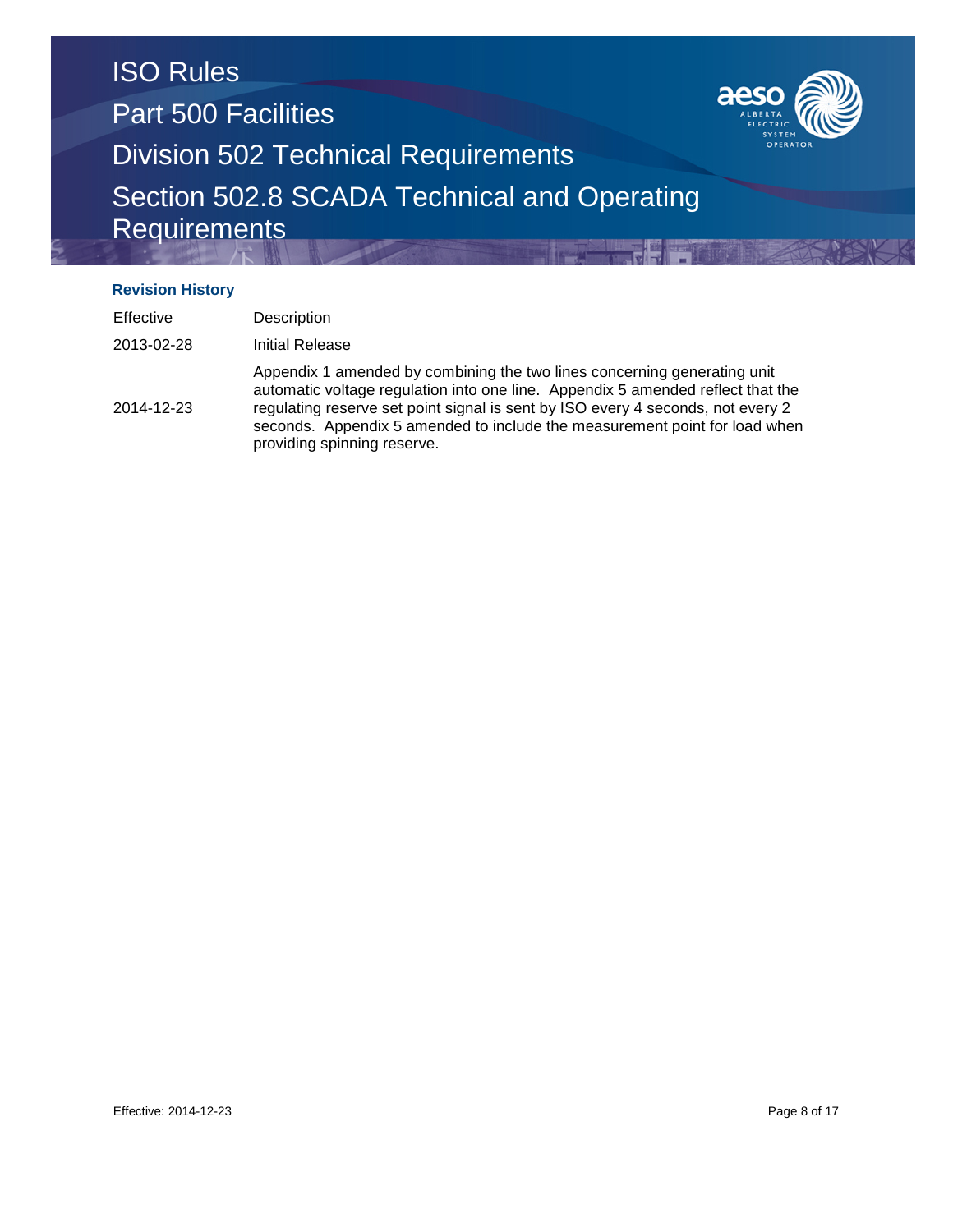# ISO Rules Part 500 Facilities Division 502 Technical Requirements

Section 502.8 SCADA Technical and Operating Requirements

#### **Facility/ Service Description Signal Type Point Description Parameter Latency and Availability Requirements Based on Maximum Authorized Real Power Accuracy Level Resolution Maximum authorized real power less than 50 MW Latency Availability (%) Latency Availability (%) Latency Availability (%)** For each Por each<br>power plant Status Communications failure alarm from remote terminal unit acting as a data concentrator for one or more generating Communications failure alarm from remote terminal unit acting as a data concentrator for one or more generating<br>units to a transmission facility control centre (if applicable) N/A 30 seconds 98.0% mean time to repair is 48 hours Communications failure indication between an intelligent electronic device and any remote terminal unit acting as a intelligent electronic device and any remote terminal unit acting as a intelligent of the strength of the For each generating unit directly connected to the transmission system Analog Gross real power as measured at the stator winding terminal MW +/- 2% of full scale 0.5% of the point being monitored 30 seconds 98.0% mean time to repair is 48 hours Gross reactive power as measured at the stator winding terminal MVAR Generating unit voltage at the generator stator winding terminal or equivalent bus voltage kV kV Unit frequency as measured at the stator winding terminal or equivalent bus frequency Hertz +/- 0.012<br>Hz 0.001 Hz Net real power as measured on the high side terminal of the transmission system step up transformer MW +/- 2% of full scale 0.5% of the point being monitored Net real power of summated generation of a facility with multiple generating units offering as a single market participant MW Net reactive power as measured on the high side terminal of the transmission system step up transformer MVAR Net reactive power of summated generation of a facility with multiple generating units offering as a single market participant MVAR Unit service load measured on the high side of the unit service transformer if the capacity is greater than 0.5 MW Unit service load measured on the high side of the unit service transformer if the capacity is greater than 0.5 MW MVAR Station service load real power if the capacity is greater than 0.5 MW, or if the station service load is for multiple units then the combined load for those units, measured on the high side of the station service transformer MW Station service load reactive power if the capacity is greater than 0.5 MW, or if the station service load is for multiple units then the combined load for those units, measured on the high side of the station service transformer MVAR Excitation system real power if the capacity is greater than 0.5 MW, measured on the high side of the excitation<br>system transformer Excitation system reactive power if the capacity is greater than 0.5 MW, measured on the high side of the excitation **MVAR**<br>system transformer Voltage at the point of connection to the transmission system **kV** and the transmission system **kV** kV Automatic voltage regulation setpoint and the contract of the contract of the contract of the contract of the contract of the contract of the contract of the contract of the contract of the contract of the contract of the

Effective: 2014-12-23 Page 9 of 17



## **Appendix 1 – SCADA Requirements for Generating Units**

| vility Requirements Based on Maximum Authorized Real Power |                                                                                         |                                                |                                            |  |  |  |  |  |  |  |
|------------------------------------------------------------|-----------------------------------------------------------------------------------------|------------------------------------------------|--------------------------------------------|--|--|--|--|--|--|--|
|                                                            | Maximum authorized real power equal to or<br>greater than 50 MW<br>and less than 300 MW | Maximum authorized real<br>greater than 300 MW | power equal to or                          |  |  |  |  |  |  |  |
| Latency                                                    | Availability (%)                                                                        | Latency                                        | Availability (%)                           |  |  |  |  |  |  |  |
| 15 seconds                                                 | 98.0%<br>mean time to repair is<br>48 hours                                             | 4 seconds                                      | 99.8%<br>mean time to repair<br>is 4 hours |  |  |  |  |  |  |  |
| 15 seconds                                                 | 98.0%<br>mean time repair is to<br>48 hours                                             | 4 seconds                                      | 99.8%<br>mean time to repair<br>is 4 hours |  |  |  |  |  |  |  |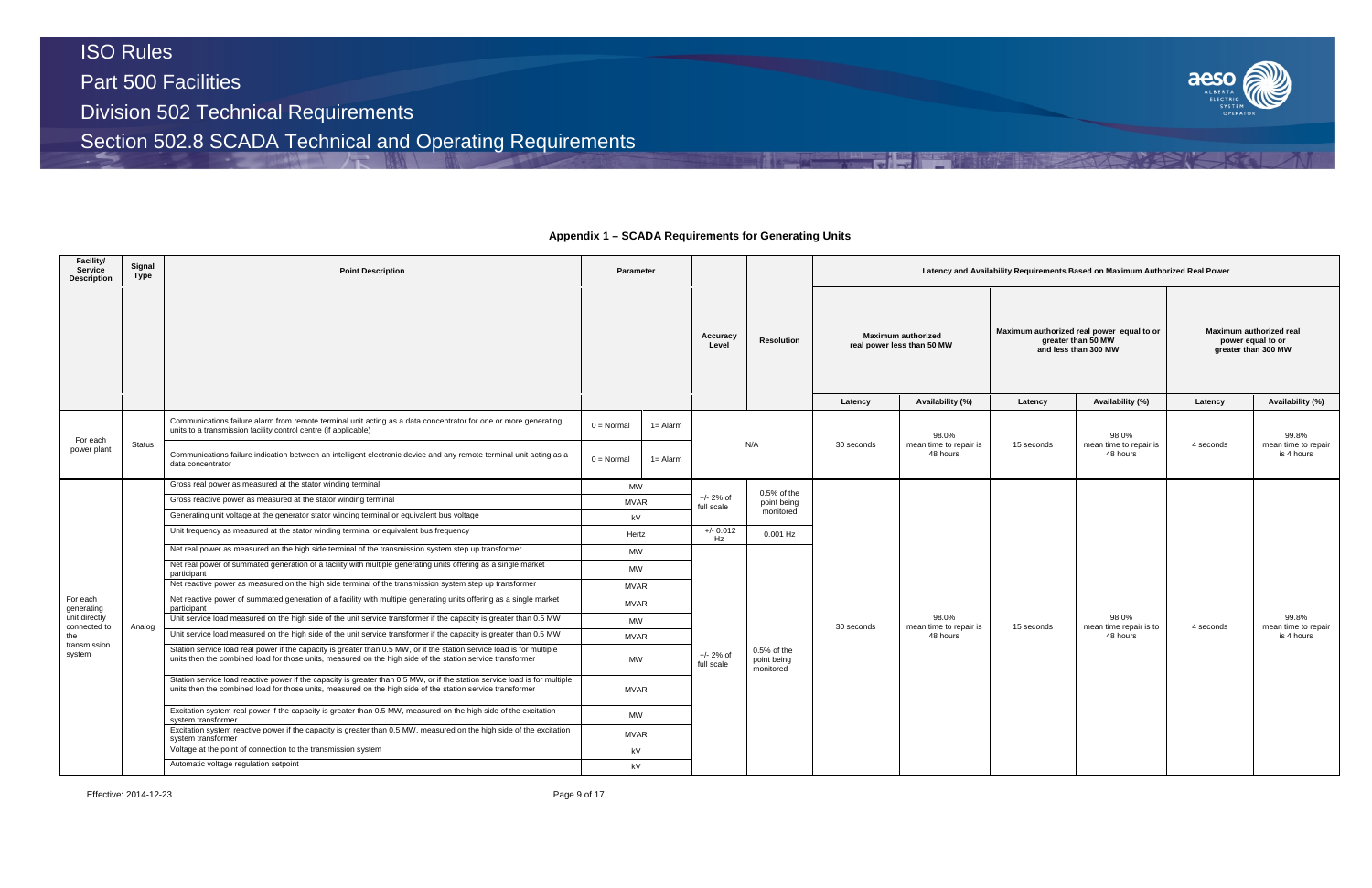Part 500 Facilities

Division 502 Technical Requirements

|                                                                                                                                         |               | Transmission system step-up transformer tap position if the step up transformer has a load tap changer                                                                                             |                     | Tap position                             | Integer<br>Value          |                                           |                                 |                                             |                       |                                                                             |           |                                            |  |
|-----------------------------------------------------------------------------------------------------------------------------------------|---------------|----------------------------------------------------------------------------------------------------------------------------------------------------------------------------------------------------|---------------------|------------------------------------------|---------------------------|-------------------------------------------|---------------------------------|---------------------------------------------|-----------------------|-----------------------------------------------------------------------------|-----------|--------------------------------------------|--|
|                                                                                                                                         |               | Ambient temperature if the generating unit is a gas turbine generating unit (range of minus 50 degrees to plus 50<br>degrees Celsius)                                                              |                     | degrees Celsius                          | $+/- 2%$ of<br>full scale | 1 degree                                  |                                 |                                             |                       |                                                                             |           |                                            |  |
|                                                                                                                                         |               | Breaker, circuit switchers, motor operated switches and other devices that can remotely or automatically control the<br>connection to the AIES; and does not include manually operated air breaks. | $0 =$ Open          | $1 = Closed$                             |                           |                                           |                                 |                                             |                       |                                                                             |           |                                            |  |
|                                                                                                                                         |               | Transmission system step up transformer voltage regulator if the transmission system step up transformer has a<br>load tap changer                                                                 | $0 =$ Manual        | $1 = Auto$                               |                           |                                           | 30 seconds                      | 98.0%<br>mean time to repair is<br>48 hours | 15 seconds            | 98.0%<br>mean time to repair is<br>48 hours                                 | 4 seconds | 99.8%<br>mean time to repair<br>is 4 hours |  |
|                                                                                                                                         |               | Generating unit power system stabilizer (PSS) status                                                                                                                                               | $0 = \text{Off}$    | $1 = On$                                 |                           |                                           |                                 |                                             |                       |                                                                             |           |                                            |  |
|                                                                                                                                         | Status        | Generating unit automatic voltage regulation (AVR) in service and controlling voltage                                                                                                              | $0 = \text{Off}$    | $1 = On$                                 |                           | N/A                                       |                                 |                                             |                       |                                                                             |           |                                            |  |
|                                                                                                                                         |               | Remedial action scheme armed status, if applicable                                                                                                                                                 | $0 =$<br>Disarmed   | $1 =$ Armed                              |                           |                                           |                                 |                                             |                       |                                                                             |           |                                            |  |
|                                                                                                                                         |               | Remedial action scheme operated status on communications failure, if applicable                                                                                                                    | $0 = \text{Normal}$ | $1 =$ Alarm                              |                           |                                           |                                 | availability is 98%                         | latency is 15 seconds |                                                                             | 4 seconds | 99.8%<br>mean time to repair               |  |
|                                                                                                                                         |               | Remedial action scheme operated status on runback, if applicable                                                                                                                                   | $0 = Normal$        | $1 =$ Alarm                              |                           |                                           | mean time to repair is 48 hours |                                             |                       |                                                                             |           |                                            |  |
|                                                                                                                                         |               | Remedial action scheme operated status on trip, if applicable                                                                                                                                      | $0 = Normal$        | $1 =$ Alarm                              |                           |                                           |                                 |                                             |                       |                                                                             |           |                                            |  |
| For each<br>distribution<br>connected                                                                                                   |               | Gross real power as measured at the stator winding terminal                                                                                                                                        |                     | <b>MW</b>                                |                           |                                           |                                 |                                             |                       |                                                                             |           |                                            |  |
| generating<br>unit, or<br>multiple                                                                                                      | Analog        | Gross reactive power as measured at the stator winding terminal                                                                                                                                    |                     | $+/- 2%$ of<br><b>MVAR</b><br>full scale |                           | $0.5%$ of the<br>point being<br>monitored |                                 |                                             |                       |                                                                             |           |                                            |  |
| aggregate<br>generating<br>units, where<br>the total<br>turbine<br>nameplate<br>rating is<br>greater than<br>or equal to 5<br><b>MW</b> |               | Generating unit voltage at the generator stator winding terminal or equivalent bus voltage                                                                                                         |                     | kV                                       |                           |                                           |                                 |                                             |                       | Latency is 30 seconds; Availability is 98%; Mean time to repair is 48 hours |           |                                            |  |
|                                                                                                                                         | <b>Status</b> | Breaker, circuit switchers, motor operated air brakes and other devices that can remotely control the connection to<br>the AIES; and does not include manually operated air breaks.                | $0 =$ Open          | $1 =$<br>Closed                          |                           | N/A                                       |                                 |                                             |                       |                                                                             |           |                                            |  |

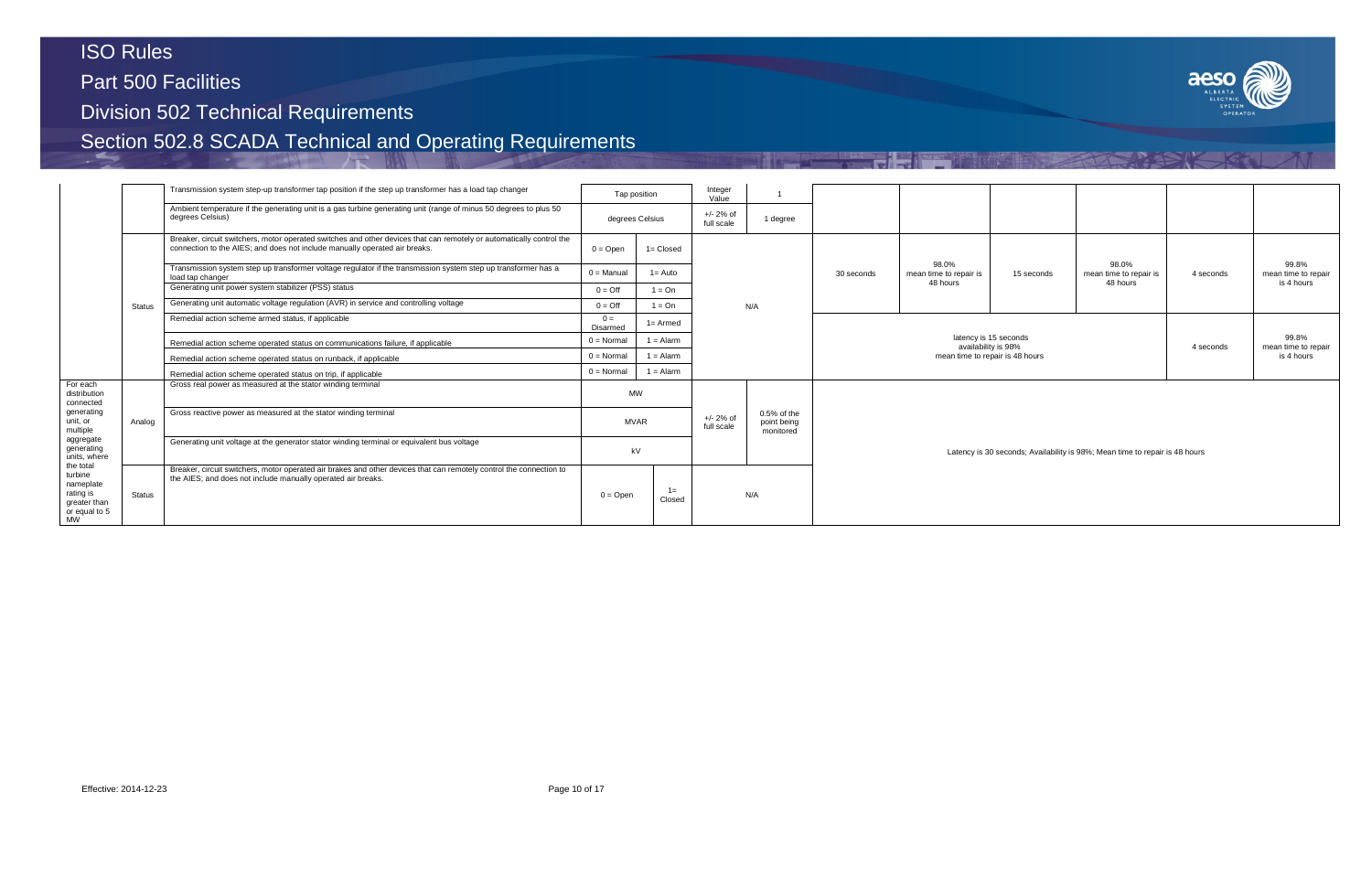## **Appendix 2 – SCADA Requirements for Wind Aggregated Generating Facilities**

| Facility /<br>Service<br><b>Description</b> | Signal<br>Type | <b>Point Description</b>                                                                                                                                                                                                                                                 | Parameter                                     |                                    |                          |                    |                                                         |            | Latency and Availability Requirements Based on Maximum Authorized Real Power            |                                                                     |                              |  |
|---------------------------------------------|----------------|--------------------------------------------------------------------------------------------------------------------------------------------------------------------------------------------------------------------------------------------------------------------------|-----------------------------------------------|------------------------------------|--------------------------|--------------------|---------------------------------------------------------|------------|-----------------------------------------------------------------------------------------|---------------------------------------------------------------------|------------------------------|--|
|                                             |                |                                                                                                                                                                                                                                                                          |                                               | Accuracy<br>Level                  | <b>Resolution</b>        |                    | <b>Maximum authorized</b><br>real power less than 50 MW |            | Maximum authorized real power equal to or<br>greater than 50 MW<br>and less than 300 MW | Maximum authorized real<br>power equal to or<br>greater than 300 MW |                              |  |
|                                             |                |                                                                                                                                                                                                                                                                          |                                               |                                    |                          | Latency            | Availability (%)                                        | Latency    | Availability (%)                                                                        | Latency                                                             | Availability (%)             |  |
|                                             |                | Real power of each collector system feeder                                                                                                                                                                                                                               | <b>MW</b>                                     |                                    |                          |                    |                                                         |            |                                                                                         |                                                                     |                              |  |
|                                             |                | Reactive power of each collector system feeder                                                                                                                                                                                                                           | <b>MVAR</b>                                   |                                    |                          |                    |                                                         |            |                                                                                         |                                                                     |                              |  |
|                                             |                | Voltage for each collector bus                                                                                                                                                                                                                                           | kV                                            | +/- 2% of full                     |                          |                    |                                                         |            |                                                                                         |                                                                     |                              |  |
|                                             |                | Real power of station service over 0.5 MW                                                                                                                                                                                                                                | <b>MW</b>                                     |                                    | $0.5%$ of the            |                    |                                                         |            |                                                                                         |                                                                     |                              |  |
|                                             |                | Reactive power of station service over 0.5 MW                                                                                                                                                                                                                            | <b>MVAR</b>                                   | scale                              | point being<br>monitored |                    |                                                         |            |                                                                                         |                                                                     |                              |  |
|                                             |                | Reactive power of each reactive power resource (other than wind turbine generators)                                                                                                                                                                                      | <b>MVAR</b>                                   |                                    |                          |                    |                                                         |            |                                                                                         |                                                                     |                              |  |
|                                             |                | Real power at the low side of transmission system step up transformer                                                                                                                                                                                                    | <b>MW</b>                                     |                                    |                          |                    |                                                         |            |                                                                                         |                                                                     |                              |  |
|                                             |                | Reactive power at the low side of transmission system step up transformer                                                                                                                                                                                                | <b>MVAR</b>                                   |                                    |                          |                    |                                                         |            |                                                                                         |                                                                     |                              |  |
|                                             |                | Transmission system step-up transformer tap position if the step up transformer has a load tap changer                                                                                                                                                                   | Tap position                                  | Integer<br>Value                   | $\overline{1}$           |                    |                                                         |            |                                                                                         |                                                                     |                              |  |
|                                             |                | Net real power at the point of connection                                                                                                                                                                                                                                | MW                                            | $+/- 2%$ of                        | $0.5%$ of the            |                    |                                                         |            |                                                                                         |                                                                     |                              |  |
| For each wind<br>aggregated                 |                | Net reactive power at the point of connection                                                                                                                                                                                                                            | <b>MVAR</b>                                   | full scale                         | point being<br>monitored | 30 seconds         | 98.0%<br>mean time to repair is                         | 15 seconds | 98.0%<br>mean time to repair is                                                         | 4 seconds                                                           | 99.8%<br>mean time to repair |  |
| generating<br>facility                      |                | Frequency at the point of connection                                                                                                                                                                                                                                     | Hertz                                         | $+/- 0.012$<br>Hz                  | 0.001 Hz                 |                    | 48 hours                                                |            | 48 hours                                                                                |                                                                     | is 4 hours                   |  |
| connected to<br>the                         | Analog         | Voltage at the point of connection                                                                                                                                                                                                                                       | kV                                            | $+/- 2%$ of                        |                          |                    |                                                         |            |                                                                                         |                                                                     |                              |  |
| transmission                                |                | Voltage regulation system set point                                                                                                                                                                                                                                      | kV                                            | full scale                         |                          |                    |                                                         |            |                                                                                         |                                                                     |                              |  |
| system                                      |                | Potential real power capability, being the real power that would have been produced at the point of connection<br>without wind aggregated generating facilities curtailment and based on real time meteorological conditions at each<br>available wind turbine generator | <b>MW</b>                                     | $+/-10%$ of<br>full scale          | $0.5%$ of the            |                    |                                                         |            |                                                                                         |                                                                     |                              |  |
|                                             |                | Real power limit used in the power limiting control system at the wind aggregated generating facilities                                                                                                                                                                  | <b>MW</b>                                     | $+/- 2%$ of<br>full scale          | point being<br>monitored |                    |                                                         |            |                                                                                         |                                                                     |                              |  |
|                                             |                | Wind speed at hub height as collected at the meterological tower                                                                                                                                                                                                         | Meters per second                             | +/- 2% of<br>anemometer<br>maximum |                          |                    |                                                         |            |                                                                                         |                                                                     |                              |  |
|                                             |                | Wind direction from the true north as collected at the meterological tower                                                                                                                                                                                               | Degrees                                       | +/- 5<br>degrees                   | 1 degree                 |                    |                                                         |            |                                                                                         |                                                                     |                              |  |
|                                             |                | (FROM ISO) Facility wind limit                                                                                                                                                                                                                                           | <b>MW</b>                                     | N/A                                | 0.1 MW                   |                    |                                                         |            | Signal sent by ISO                                                                      |                                                                     |                              |  |
|                                             |                | (FROM ISO) Reason for facility wind limit                                                                                                                                                                                                                                | 1 = Transmission,<br>$2=$ Ramp, $3=$ No limit |                                    | N/A                      | Signal sent by ISO |                                                         |            |                                                                                         |                                                                     |                              |  |

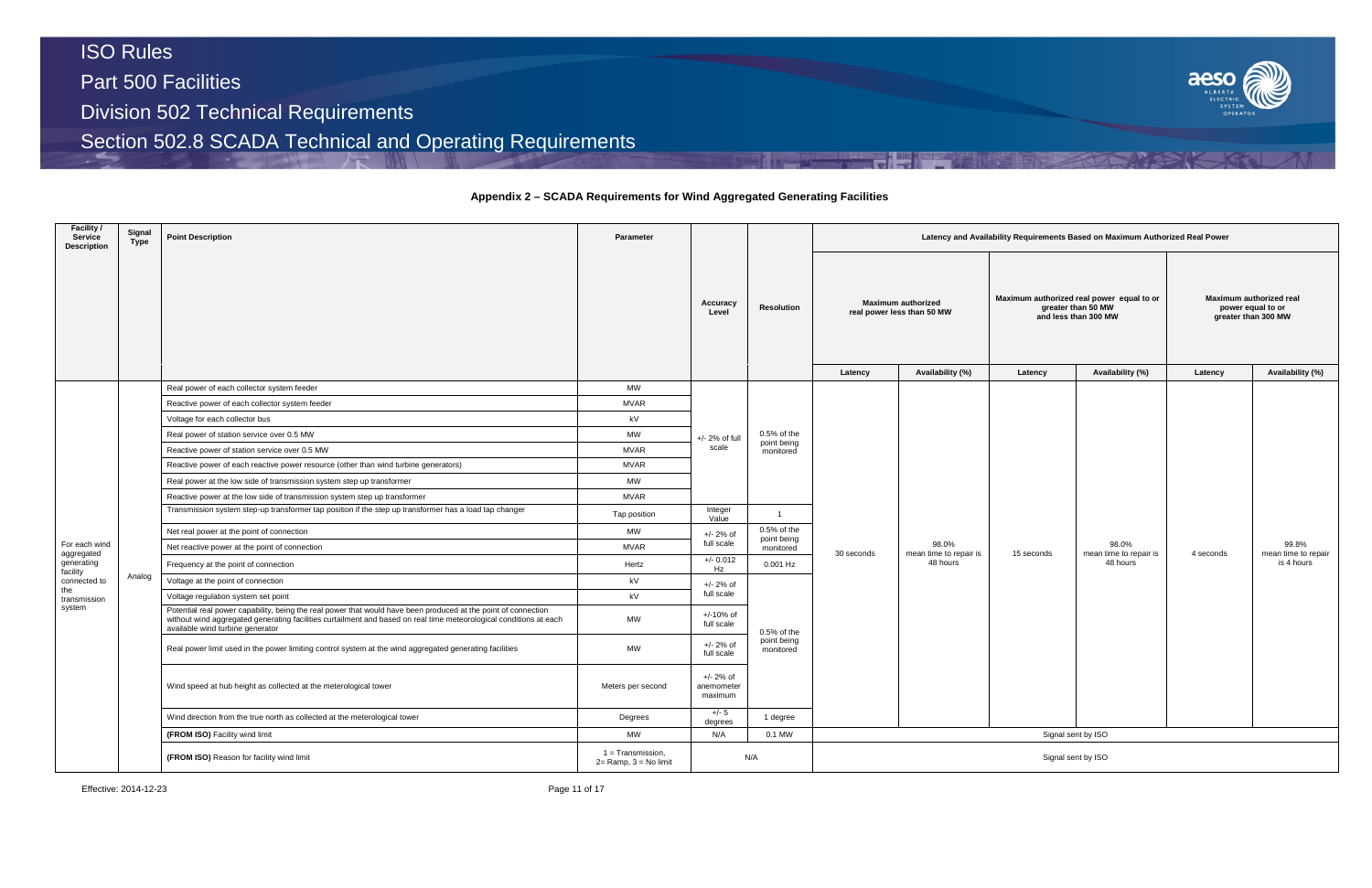Part 500 Facilities

## Division 502 Technical Requirements



|                                                                                                                                                                        |                                                                                                                                                                                                                     | Communications failure alarm from remote terminal unit acting as a data concentrator for one or more generating<br>units to a transmission facility control centre (if applicable)                 | $0 = \text{Normal}$ | $1 =$ Alarm        |                           |                                         |            |                                 |  |
|------------------------------------------------------------------------------------------------------------------------------------------------------------------------|---------------------------------------------------------------------------------------------------------------------------------------------------------------------------------------------------------------------|----------------------------------------------------------------------------------------------------------------------------------------------------------------------------------------------------|---------------------|--------------------|---------------------------|-----------------------------------------|------------|---------------------------------|--|
|                                                                                                                                                                        |                                                                                                                                                                                                                     | Communications failure indication between an intelligent electronic device and any remote terminal unit acting as a<br>data concentrator                                                           | $0 = \text{Normal}$ | $1 =$ Alarm        |                           |                                         |            |                                 |  |
|                                                                                                                                                                        |                                                                                                                                                                                                                     | Each collector system feeder breaker                                                                                                                                                               | $0 = Open$          | $1 =$<br>Closed    |                           |                                         |            |                                 |  |
|                                                                                                                                                                        |                                                                                                                                                                                                                     | Each reactive resource feeder breaker                                                                                                                                                              | $0 = Open$          | $1 =$<br>Closed    |                           |                                         |            |                                 |  |
|                                                                                                                                                                        |                                                                                                                                                                                                                     | Wind power limiting control system                                                                                                                                                                 | $0 = \text{Off}$    | $1 = On$           |                           |                                         |            |                                 |  |
|                                                                                                                                                                        | Status                                                                                                                                                                                                              | Voltage regulation system status                                                                                                                                                                   |                     | $1 =$<br>Automatic | N/A                       |                                         | 30 seconds | 98.0%<br>mean time to repair is |  |
|                                                                                                                                                                        |                                                                                                                                                                                                                     | Breaker, circuit switchers, motor operated switches and other devices that can remotely or automatically control the<br>connection to the AIES; and does not include manually operated air breaks. | $0 = Open$          | $1 =$<br>Closed    |                           |                                         |            | 48 hours                        |  |
|                                                                                                                                                                        |                                                                                                                                                                                                                     | Generating unit step up transformer voltage regulator if the transmission system step up transformer has a load tap<br>changer                                                                     | $0 =$ Manual        | $1 =$<br>Automatic |                           |                                         |            |                                 |  |
|                                                                                                                                                                        |                                                                                                                                                                                                                     | Remedial action scheme armed status, if applicable                                                                                                                                                 | $0 = Disarmed$      | $1 =$ Armed        |                           |                                         |            |                                 |  |
|                                                                                                                                                                        |                                                                                                                                                                                                                     | Remedial action scheme operated status on communications failure, if applicable                                                                                                                    | $0 = Normal$        | $1 =$ Alarm        |                           |                                         |            |                                 |  |
|                                                                                                                                                                        |                                                                                                                                                                                                                     | Remedial action scheme operated status on runback, if applicable                                                                                                                                   | $0 = \text{Normal}$ | $1 =$ Alarm        |                           |                                         |            |                                 |  |
|                                                                                                                                                                        |                                                                                                                                                                                                                     | Remedial action scheme operated status on trip, if applicable                                                                                                                                      |                     | $1 =$ Alarm        |                           |                                         |            |                                 |  |
| For each<br>distribution<br>connected                                                                                                                                  |                                                                                                                                                                                                                     | Gross real power as measured at the collector bus                                                                                                                                                  | <b>MW</b>           |                    |                           |                                         |            |                                 |  |
| generating<br>unit, or<br>multiple<br>aggregate<br>generating<br>units, where<br>the total<br>turbine<br>nameplate<br>rating is<br>greater than<br>or equal to 5<br>MW | Analog                                                                                                                                                                                                              | Gross reactive power as measured at the collector bus                                                                                                                                              | <b>MVAR</b>         |                    | $+/- 2%$ of<br>full scale | 0.5% of the<br>point being<br>monitored |            |                                 |  |
|                                                                                                                                                                        |                                                                                                                                                                                                                     | Generating unit voltage at the collector bus                                                                                                                                                       | kV                  |                    |                           |                                         |            |                                 |  |
|                                                                                                                                                                        | Breaker, circuit switchers, motor operated switches and other devices that can remotely or automatically control the<br>connection to the AIES; and does not include manually operated air breaks.<br><b>Status</b> |                                                                                                                                                                                                    | $0 = Open$          | $1 =$<br>Closed    |                           | N/A                                     |            |                                 |  |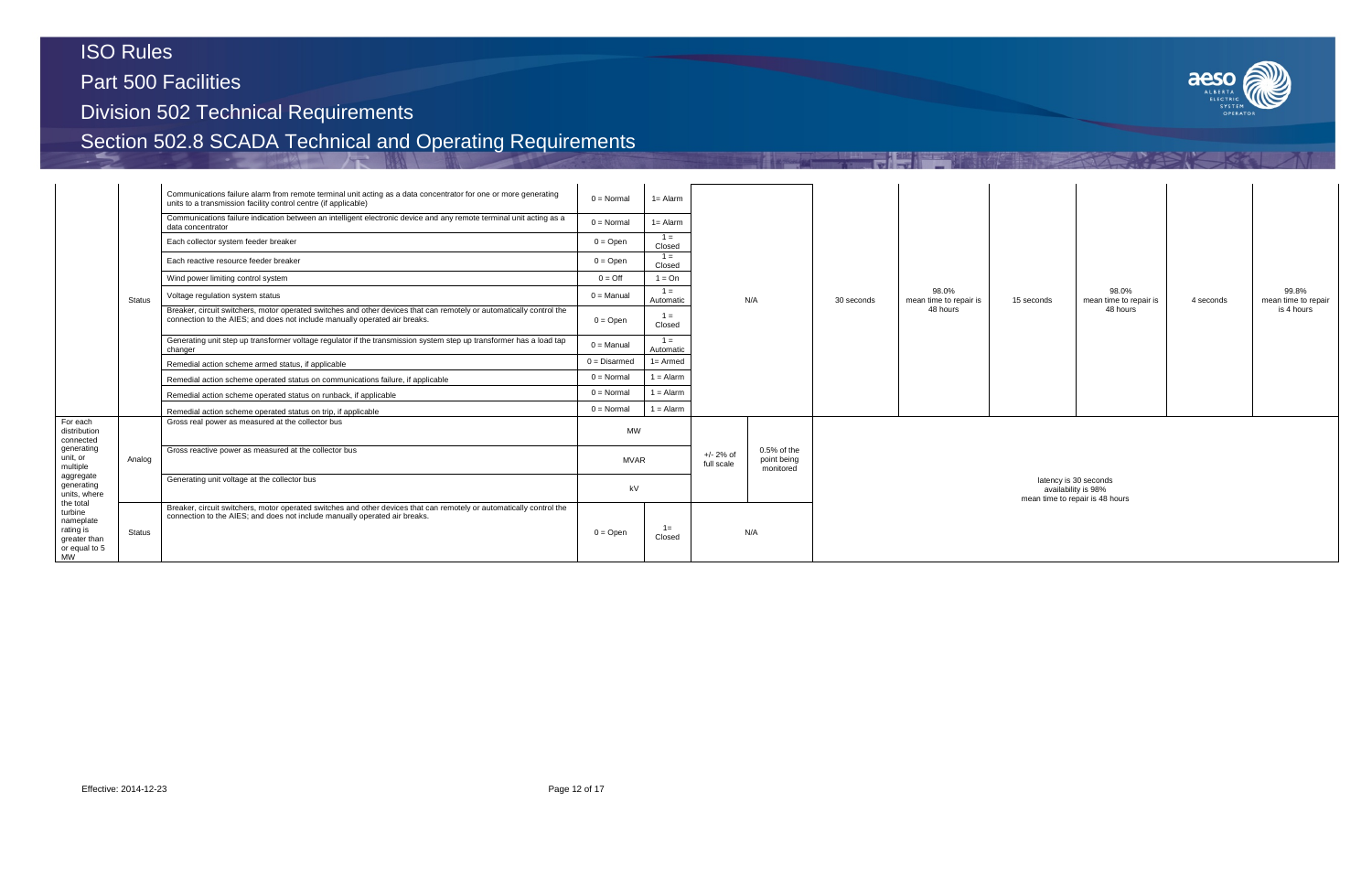## **Appendix 3 – SCADA Requirements for Industrial Complexes and Load**

| <b>Facility /</b><br>Service<br><b>Description</b> | Signal<br>Type | <b>Point Description</b>                                                                                                                                                                           | <b>Parameter</b>  |                 |                           |                          |            |                                    |                                                               | Latency and Availability Requirements Based on Maximum Authorized Real Power |                                                                                                         |                                   |                                                                                         |  |
|----------------------------------------------------|----------------|----------------------------------------------------------------------------------------------------------------------------------------------------------------------------------------------------|-------------------|-----------------|---------------------------|--------------------------|------------|------------------------------------|---------------------------------------------------------------|------------------------------------------------------------------------------|---------------------------------------------------------------------------------------------------------|-----------------------------------|-----------------------------------------------------------------------------------------|--|
|                                                    |                |                                                                                                                                                                                                    |                   |                 |                           |                          |            | Resolution                         | <b>Maximum</b><br>authorized<br>real power less<br>than 50 MW |                                                                              | Maximum<br>authorized real<br>power equal to or<br>greater than 50 MW<br>and less than 300<br><b>MW</b> |                                   | <b>Maximum</b><br>authorized real<br>power equal to or<br>greater than 300<br><b>MW</b> |  |
|                                                    |                | Communications failure alarm from remote terminal unit acting as a data concentrator for one or more generating                                                                                    |                   | $1 =$           |                           |                          | Latency    | Availability (%)                   | Latency                                                       | Availability (%)                                                             | Latency                                                                                                 | Availability (%)                  |                                                                                         |  |
| For each<br>facility                               | <b>Status</b>  | units to a transmission facility control centre (if applicable)                                                                                                                                    | $0 = Normal$      | Alarm           |                           | N/A                      | 30 seconds | 98.0%<br>mean time to repair is    | 15 seconds                                                    | 98.0%<br>mean time to repair is                                              | 4 seconds                                                                                               | 99.8%<br>mean time to repair      |                                                                                         |  |
|                                                    |                | Communications failure indication between an intelligent electronic device and any remote terminal unit acting as a<br>data concentrator                                                           | $0 = Normal$      | $1 =$<br>Alarm  |                           |                          |            | 48 hours                           |                                                               | 48 hours                                                                     |                                                                                                         | is 4 hours                        |                                                                                         |  |
|                                                    |                | Real power at the point of connection                                                                                                                                                              | <b>MW</b>         |                 |                           | $0.5%$ of the            |            |                                    |                                                               |                                                                              |                                                                                                         |                                   |                                                                                         |  |
| For each load                                      | Analog         | Reactive power at the point of connection                                                                                                                                                          | <b>MVAR</b>       |                 | $+/- 2%$ of full<br>scale | point being              |            | 98.0%                              |                                                               | 98.0%                                                                        |                                                                                                         | 99.8%                             |                                                                                         |  |
| facility or<br>industrial                          |                | Voltage at the point of connection                                                                                                                                                                 | kV                |                 |                           | monitored                | 30 seconds | mean time to repair is<br>48 hours | 15 seconds                                                    | mean time to repair is<br>48 hours                                           | 4 seconds                                                                                               | mean time to repair               |                                                                                         |  |
| complex                                            | <b>Status</b>  | Breaker, circuit switchers, motor operated switches and other devices that can remotely or automatically control the<br>connection to the AIES; and does not include manually operated air breaks. | $0 = \text{Open}$ | $1 =$<br>Closed |                           | N/A                      |            |                                    |                                                               |                                                                              |                                                                                                         | is 4 hours                        |                                                                                         |  |
|                                                    |                | Total remedial action scheme load available                                                                                                                                                        | <b>MW</b>         |                 | $+/- 2%$ of full          | $0.5%$ of the            |            |                                    |                                                               |                                                                              |                                                                                                         |                                   |                                                                                         |  |
| A market                                           | Analog         | Amount of load armed                                                                                                                                                                               | <b>MW</b>         |                 | scale                     | point being<br>monitored |            |                                    |                                                               |                                                                              |                                                                                                         |                                   |                                                                                         |  |
| participant with<br>a remedial                     |                | Remedial action scheme circuit breaker, circuit switcher or other controllable isolating devices                                                                                                   | $0 =$ Open        | $1 =$<br>Closed |                           |                          |            | 99.8%                              |                                                               | 99.8%                                                                        |                                                                                                         | 99.8%                             |                                                                                         |  |
| action scheme<br>on its load                       |                | Arming status of the remedial action scheme                                                                                                                                                        | $0 = Disarmed$    | $1 =$<br>Armed  |                           |                          | 30 seconds | mean time to repair is<br>4 hours  | 15 seconds                                                    | mean time to repair is<br>4 hours                                            | 4 seconds                                                                                               | mean time to repair<br>is 4 hours |                                                                                         |  |
| facility or<br>industrial<br>complex               | Status         | Remedial action scheme operated status on communications failure, if applicable                                                                                                                    | $0 = Normal$      | $1 =$<br>Alarm  |                           | N/A                      |            |                                    |                                                               |                                                                              |                                                                                                         |                                   |                                                                                         |  |
|                                                    |                | Remedial action scheme operated status on runback, if applicable                                                                                                                                   | $0 = Normal$      | $1 =$<br>Alarm  |                           |                          |            |                                    |                                                               |                                                                              |                                                                                                         |                                   |                                                                                         |  |
|                                                    |                | Remedial action scheme operated status on trip, if applicable                                                                                                                                      | $0 = Normal$      | $1 =$<br>Alarm  |                           |                          |            |                                    |                                                               |                                                                              |                                                                                                         |                                   |                                                                                         |  |

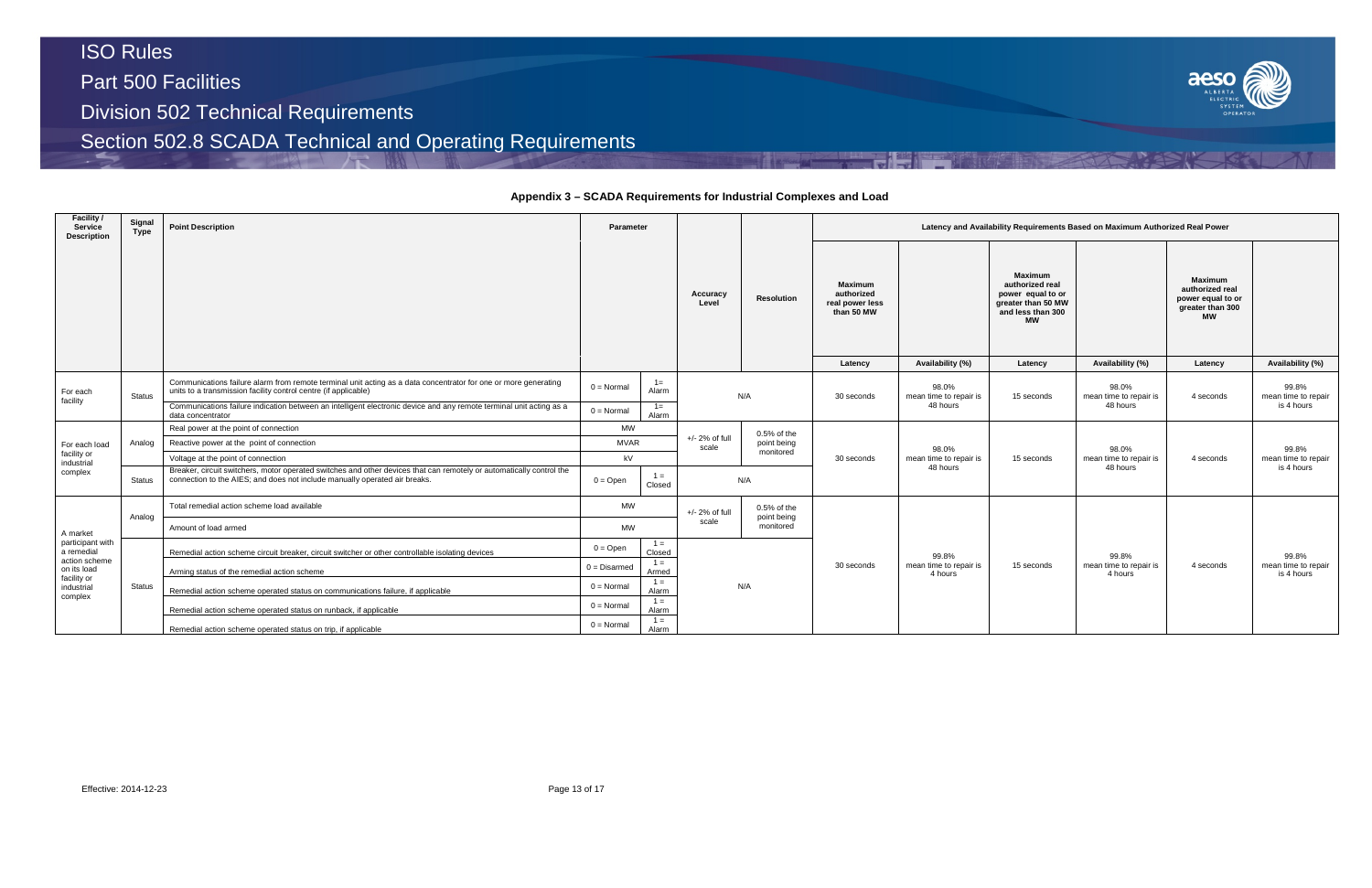Part 500 Facilities

Division 502 Technical Requirements

Section 502.8 SCADA Technical and Operating Requirements

## **Appendix 4 – SCADA Requirements for Transmission Facilities**



|                                                    |                |                                                                                                                                                                                    |                                 |                    |                                           |                            |                                                                             | Latency and Availability Requirements Based on Transmission Voltage         |            |                                                         |  |  |
|----------------------------------------------------|----------------|------------------------------------------------------------------------------------------------------------------------------------------------------------------------------------|---------------------------------|--------------------|-------------------------------------------|----------------------------|-----------------------------------------------------------------------------|-----------------------------------------------------------------------------|------------|---------------------------------------------------------|--|--|
| Facility /<br><b>Service</b><br><b>Description</b> | Signal<br>Type | <b>Point Description</b>                                                                                                                                                           | <b>Parameter</b>                |                    | Accuracy<br>Level                         | <b>Resolution</b>          |                                                                             | Any one bus operated at 60 kV or above, but less than or<br>equal to 200 kV |            | Any one bus operated above 200 kV                       |  |  |
|                                                    |                |                                                                                                                                                                                    |                                 |                    |                                           |                            | Latency                                                                     | Availability (%)                                                            | Latency    | Availability (%)                                        |  |  |
| For each                                           | <b>Status</b>  | Communications failure alarm from remote terminal unit acting as a data concentrator for one or more generating<br>units to a transmission facility control centre (if applicable) | $0 = Normal$                    | $1 =$ Alarm        |                                           | N/A                        | 30 seconds                                                                  | 98.0%                                                                       | 15 seconds | 98.0%<br>mean time to repair is 48 hours                |  |  |
| substation                                         |                | Communications failure indication between an intelligent electronic device and each remote terminal unit acting as a<br>data concentrator                                          | $0 = Normal$                    | $1 =$ Alarm        |                                           |                            |                                                                             | mean time to repair is 48 hours                                             |            |                                                         |  |  |
|                                                    | Analog         | Bus voltage line-to-line. Ring or split busses require a minimum of two voltage sources                                                                                            | $+/- 2%$ of full<br>kV<br>scale |                    | $0.5%$ of the<br>point being<br>monitored |                            | 98.0%                                                                       |                                                                             | 98.0%      |                                                         |  |  |
| <b>Bus</b>                                         | <b>Status</b>  | Breakers, circuit switchers, motor operated switches, or other remotely or automatically controllable isolating device<br>status                                                   | $0 =$ Open                      | $1 =$<br>Closed    |                                           | N/A                        | 30 seconds                                                                  | mean time to repair is 48 hours                                             | 15 seconds | mean time to repair is 48 hours                         |  |  |
|                                                    |                | Real power as measured on the high side terminal of the transformer                                                                                                                | <b>MW</b>                       |                    |                                           |                            |                                                                             |                                                                             |            |                                                         |  |  |
| Transformer                                        |                | Reactive power as measured on the high side terminal of the transformer                                                                                                            | <b>MVAR</b>                     |                    | $+/- 2%$ of full<br>scale                 | 0.5% of the<br>point being |                                                                             |                                                                             |            |                                                         |  |  |
| windina<br>greater than<br>60 kV                   | Analog         | Transformer voltage regulation setpoint if the transformer has a load tap changer                                                                                                  | kV                              |                    |                                           | monitored                  | 30 seconds                                                                  | 98.0%<br>mean time to repair is 48 hours                                    | 15 seconds | 98.0%<br>mean time to repair is 48 hours                |  |  |
|                                                    |                | Transformer tap position if the step up transformer has a load tap changer                                                                                                         | Tap position                    |                    | Integer Value                             | $\overline{1}$             |                                                                             |                                                                             |            |                                                         |  |  |
|                                                    | Status         | Load tap changer                                                                                                                                                                   | $0 =$ Manual                    | $1 =$<br>Automatic |                                           | N/A                        |                                                                             |                                                                             |            |                                                         |  |  |
|                                                    |                | Reactive power of switchable reactive power resource - capacitor bank (positive polarity) or reactor (negative polarity)                                                           | <b>MVAR</b>                     |                    |                                           | $0.5%$ of the              |                                                                             | latency is 30 seconds; availability is 98%; mean time to repair is 48 hours |            |                                                         |  |  |
|                                                    | Analog         | Reactive power of dynamic reactive power resource - SVC, synchronous condenser, or other similar device                                                                            |                                 |                    | $+/- 2\%$ of full<br>scale                | point being                | latency is 15 seconds; availability is 98%; mean time to repair is 48 hours |                                                                             |            |                                                         |  |  |
| Reactive                                           |                | Voltage setpoint of dynamic reactive power resource - SVC, synchronous condenser, or other similar device                                                                          | kV                              |                    |                                           | monitored                  | latency is 15 seconds; availability is 98%; mean time to repair is 48 hours |                                                                             |            |                                                         |  |  |
| Resources                                          |                | Reactive power resource control device - capacitor bank or reactor                                                                                                                 | $0 = \text{Off}$                | $1 = On$           |                                           |                            |                                                                             | latency is 30 seconds; availability is 98%; mean time to repair is 48 hours |            |                                                         |  |  |
|                                                    | <b>Status</b>  | Reactive power resource control device - SVC, synchronous condenser, or other similar device                                                                                       | $0 = \text{Off}$                | $1 = On$           |                                           | N/A                        |                                                                             | latency is 15 seconds; availability is 98%; mean time to repair is 48 hours |            |                                                         |  |  |
|                                                    |                | Automatic voltage regulation status for dynamic reactive power resource - SVC, synchronous condenser, or other<br>similar device                                                   | $0 = \text{Off}$                | $1 = On$           |                                           |                            |                                                                             | latency is 15 seconds; availability is 98%; mean time to repair is 48 hours |            |                                                         |  |  |
|                                                    |                | Remedial action scheme circuit breaker, circuit switcher or other controllable isolating devices                                                                                   | $0 =$ Open                      | $1 =$<br>Closed    |                                           |                            |                                                                             |                                                                             |            |                                                         |  |  |
|                                                    |                | Remedial action scheme armed status, if applicable                                                                                                                                 | $0 =$<br>Disarmed               | $1 =$ Armed        |                                           |                            |                                                                             |                                                                             |            |                                                         |  |  |
| Remedial                                           |                | Remedial action scheme operated status on communications failure, if applicable                                                                                                    | $0 = \text{Normal}$             | $1 =$ Alarm        |                                           |                            |                                                                             |                                                                             |            | latency is 15 seconds                                   |  |  |
| Action<br>Scheme                                   | <b>Status</b>  | Remedial action scheme operated on equipment overload, if applicable                                                                                                               | $0 = \text{Normal}$             | $1 =$ Alarm        |                                           | N/A                        | 30 Seconds                                                                  | 99.8%<br>mean time to repair is 4 hours                                     |            | availability is 99.8%<br>mean time to repair is 4 hours |  |  |
|                                                    |                |                                                                                                                                                                                    |                                 |                    |                                           |                            |                                                                             |                                                                             |            |                                                         |  |  |
|                                                    |                |                                                                                                                                                                                    |                                 |                    |                                           |                            |                                                                             |                                                                             |            |                                                         |  |  |
|                                                    |                | Remedial action scheme operated status on trip, if applicable                                                                                                                      | $0 = Normal$                    | $1 =$ Alarm        |                                           |                            |                                                                             |                                                                             |            |                                                         |  |  |
| Transmission                                       |                | Real power                                                                                                                                                                         | <b>MW</b>                       |                    | $+/- 2%$ of full                          | 0.5% of the<br>point being | 30 seconds                                                                  | 98%                                                                         |            | N/A                                                     |  |  |
| Analog<br>line where<br>the nominal                | Reactive power | <b>MVAR</b>                                                                                                                                                                        |                                 | scale              | monitored                                 |                            | mean time to repair is 48 hours                                             |                                                                             |            |                                                         |  |  |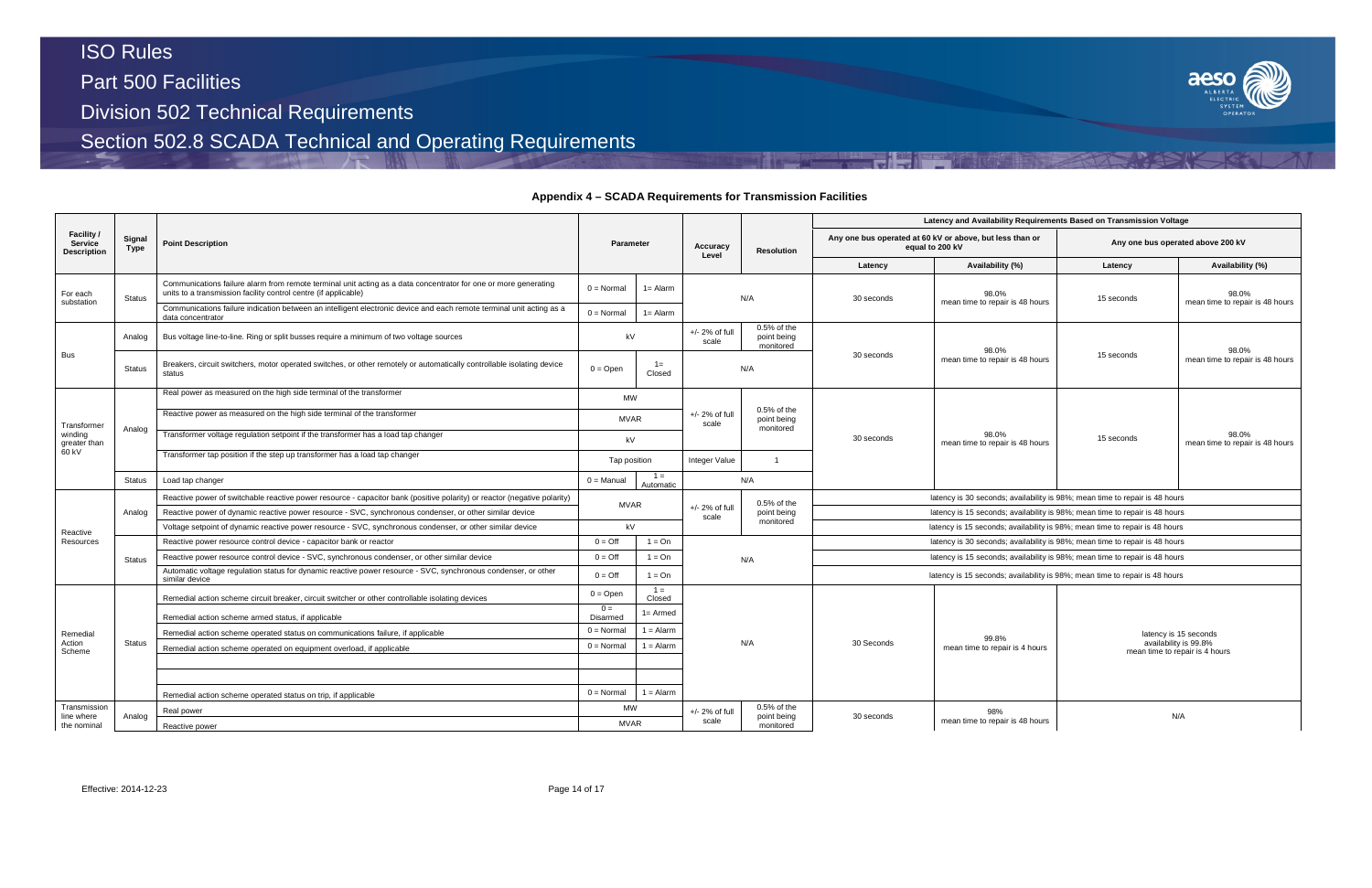Part 500 Facilities

Division 502 Technical Requirements

| voltage is<br>greater than<br>or equal to<br>60 kV and<br>less than 200<br>kV | <b>Status</b>     | Breakers, circuit switchers, motor operated switches, or other remotely or automatically controllable isolating device<br>status | $0 = Open$ | $1 =$<br>Closed |                   | N/A           |  |     |
|-------------------------------------------------------------------------------|-------------------|----------------------------------------------------------------------------------------------------------------------------------|------------|-----------------|-------------------|---------------|--|-----|
| Transmission                                                                  |                   | Real power                                                                                                                       | <b>MW</b>  |                 | $+/- 2\%$ of full | $0.5%$ of the |  |     |
| line where                                                                    | Analog            | Reactive power                                                                                                                   |            | <b>MVAR</b>     |                   | point being   |  |     |
| the nominal<br>voltage is<br>equal to or<br>greater than<br>200 kV            | Line side voltage |                                                                                                                                  | kV         |                 |                   | monitored     |  | N/A |
|                                                                               | Status            | Breakers, circuit switchers, motor operated switches, or other remotely or automatically controllable isolating device<br>status | $0 =$ Open | $1 =$<br>Closed |                   | N/A           |  |     |

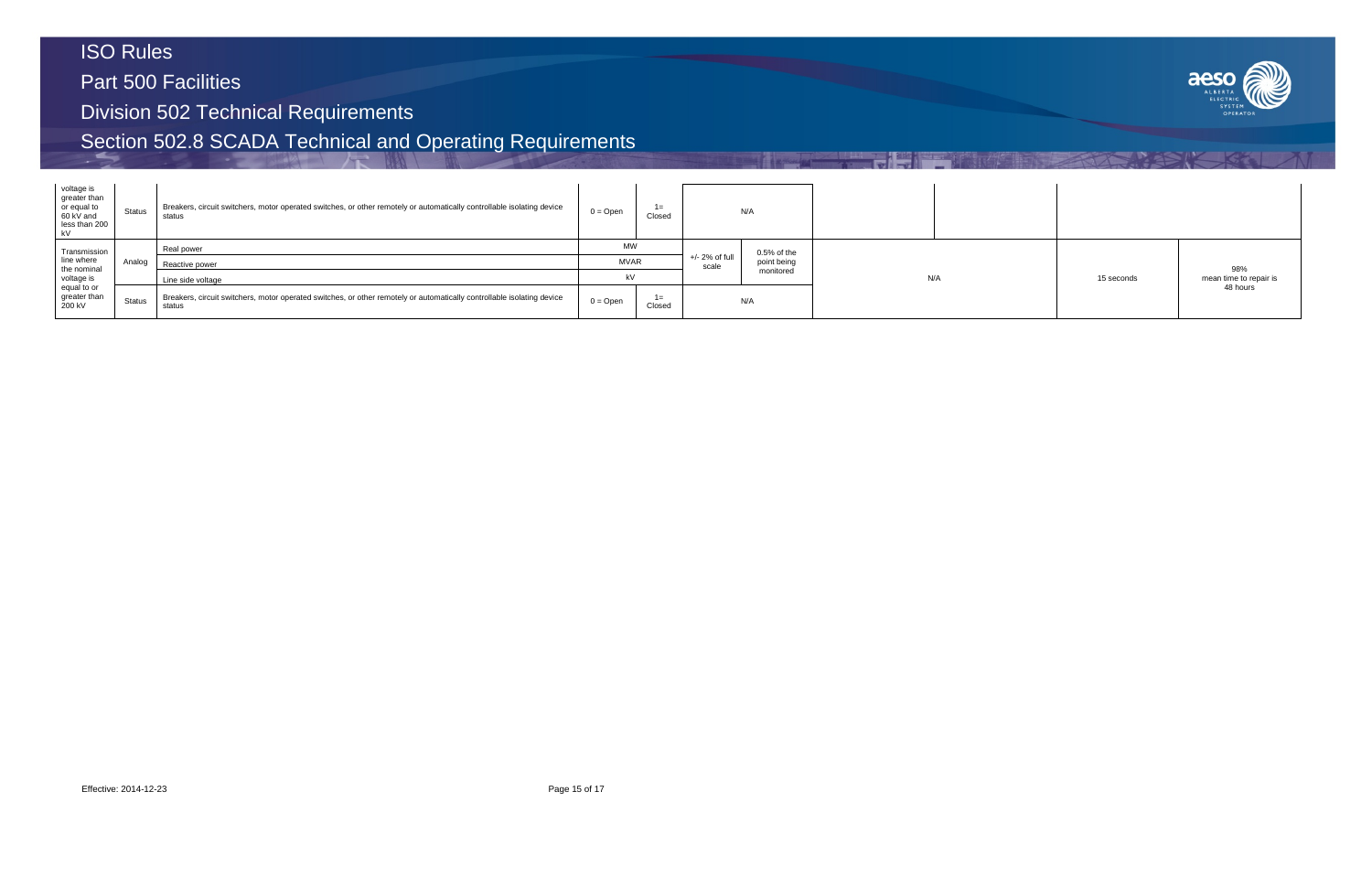## **Appendix 5 – SCADA Requirements for Ancillary Services**

| Latency and Availability Requirements Based on Maximum Authorized Real Power |                                                                                   |                                                                                 |                                                                                         |                                                                     |                                            |  |  |  |  |  |
|------------------------------------------------------------------------------|-----------------------------------------------------------------------------------|---------------------------------------------------------------------------------|-----------------------------------------------------------------------------------------|---------------------------------------------------------------------|--------------------------------------------|--|--|--|--|--|
|                                                                              | <b>Maximum authorized</b><br>real power less than 50 MW                           |                                                                                 | Maximum authorized real power equal to or<br>greater than 50 MW<br>and less than 300 MW | Maximum authorized real<br>power equal to or<br>greater than 300 MW |                                            |  |  |  |  |  |
| Latency                                                                      | Availability (%)                                                                  | Latency                                                                         | Availability (%)                                                                        | Latency                                                             | Availability (%)                           |  |  |  |  |  |
| 0 seconds                                                                    | 98.0%<br>mean time to repair is<br>48 hours                                       | 15 seconds                                                                      | 98.0%<br>mean time to repair is<br>48 hours                                             | 4 seconds                                                           | 99.8%<br>mean time to repair<br>is 4 hours |  |  |  |  |  |
|                                                                              |                                                                                   | latency is 2 seconds<br>availability is 99.8%<br>mean time to repair is 4 hours |                                                                                         |                                                                     |                                            |  |  |  |  |  |
|                                                                              |                                                                                   | availability is 99.8%<br>mean time to repair is 4 hours                         | latency is 10 seconds                                                                   |                                                                     |                                            |  |  |  |  |  |
|                                                                              |                                                                                   | Signal sent by ISO every 4 seconds                                              |                                                                                         |                                                                     |                                            |  |  |  |  |  |
|                                                                              |                                                                                   | latency is 2 seconds<br>availability is 99.8%<br>mean time to repair is 4 hours |                                                                                         |                                                                     |                                            |  |  |  |  |  |
|                                                                              |                                                                                   |                                                                                 | Signal sent by AESO when regulating reserves are in effect (on or off)                  |                                                                     |                                            |  |  |  |  |  |
|                                                                              | latency is 10 seconds<br>availability is 99.8%,<br>mean time to repair is 4 hours |                                                                                 |                                                                                         |                                                                     |                                            |  |  |  |  |  |
| 0 seconds                                                                    | 98.0%<br>mean time to repair is<br>48 hours                                       | 4 seconds                                                                       | 99.8%<br>mean time to repair<br>is 4 hours                                              |                                                                     |                                            |  |  |  |  |  |
| 0 seconds                                                                    | 98.0%<br>98.0%<br>N/A<br>15 seconds                                               |                                                                                 |                                                                                         |                                                                     |                                            |  |  |  |  |  |

| Facility /<br><b>Service</b><br><b>Description</b>           | Signal<br>Type | <b>Point Description</b>                                                                                                                                                                       | Parameter                     |                  |                           |                                      |                                                                                 |                                             |                   | Latency and Availability Requirements Based on Maximum Authorized Real Power     |           |                                                         |  |                                                                                         |                                           |  |
|--------------------------------------------------------------|----------------|------------------------------------------------------------------------------------------------------------------------------------------------------------------------------------------------|-------------------------------|------------------|---------------------------|--------------------------------------|---------------------------------------------------------------------------------|---------------------------------------------|-------------------|----------------------------------------------------------------------------------|-----------|---------------------------------------------------------|--|-----------------------------------------------------------------------------------------|-------------------------------------------|--|
|                                                              |                |                                                                                                                                                                                                |                               |                  |                           |                                      |                                                                                 |                                             | Accuracy<br>Level | <b>Resolution</b>                                                                |           | <b>Maximum authorized</b><br>real power less than 50 MW |  | Maximum authorized real power equal to or<br>greater than 50 MW<br>and less than 300 MW | Maximum auth<br>power equ<br>greater than |  |
|                                                              |                |                                                                                                                                                                                                |                               |                  |                           |                                      | Latency                                                                         | Availability (%)                            | Latency           | Availability (%)                                                                 | Latency   |                                                         |  |                                                                                         |                                           |  |
| For each<br>resource<br>providing<br>black start<br>services | Analog         | Bus frequency in hertz with a range of at least 57 to 63Hz                                                                                                                                     |                               | Hertz            |                           | $0.001$ Hz                           | 30 seconds                                                                      | 98.0%<br>mean time to repair is<br>48 hours | 15 seconds        | 98.0%<br>mean time to repair is<br>48 hours                                      | 4 seconds |                                                         |  |                                                                                         |                                           |  |
|                                                              |                | Gross real power as measured at the stator winding terminal                                                                                                                                    | MW                            |                  |                           |                                      |                                                                                 |                                             |                   |                                                                                  |           |                                                         |  |                                                                                         |                                           |  |
|                                                              |                | Net real power as measured on the high side terminal of the step up transformer                                                                                                                | <b>MW</b>                     |                  |                           |                                      | latency is 2 seconds<br>availability is 99.8%                                   |                                             |                   |                                                                                  |           |                                                         |  |                                                                                         |                                           |  |
|                                                              |                | Gross real power set point from the regulating reserve resource control system                                                                                                                 | MW                            |                  | 0.25% of full             | 0.25% of the point                   |                                                                                 |                                             |                   | mean time to repair is 4 hours                                                   |           |                                                         |  |                                                                                         |                                           |  |
| For each<br>resource                                         |                | High limit of the regulation range                                                                                                                                                             | <b>MW</b>                     |                  | scale                     | being monitored                      |                                                                                 |                                             |                   |                                                                                  |           |                                                         |  |                                                                                         |                                           |  |
|                                                              | Analog         | Low limit of the regulation range                                                                                                                                                              | <b>MW</b>                     |                  |                           |                                      |                                                                                 |                                             |                   | latency is 10 seconds<br>availability is 99.8%<br>mean time to repair is 4 hours |           |                                                         |  |                                                                                         |                                           |  |
| providing<br>regulating<br>reserves                          |                | (FROM ISO) Set point. Note if multiple resources are used to provide the full resource commitment, the AESO will<br>send a totalized expected MW output signal.                                | <b>MW</b>                     |                  | N/A                       | 0.1 MW                               | Signal sent by ISO every 4 seconds                                              |                                             |                   |                                                                                  |           |                                                         |  |                                                                                         |                                           |  |
|                                                              |                | Regulating reserve resource circuit breaker status (required for all circuit breakers composing the resource)                                                                                  | $0 = Open$                    | $1 =$<br>Closed  |                           |                                      |                                                                                 |                                             |                   |                                                                                  |           |                                                         |  |                                                                                         |                                           |  |
|                                                              | Status         | Regulating reserve resource control status                                                                                                                                                     | $0 =$<br>Disabled             | $1 =$<br>Enabled |                           | N/A                                  | latency is 2 seconds<br>availability is 99.8%<br>mean time to repair is 4 hours |                                             |                   |                                                                                  |           |                                                         |  |                                                                                         |                                           |  |
|                                                              |                | (FROM ISO) ISO has control of the regulating reserve resource                                                                                                                                  | $0 =$<br>Disarmed             | $1 =$<br>Armed   |                           | N/A                                  |                                                                                 |                                             |                   | Signal sent by AESO when regulating reserves are in effect (on or off)           |           |                                                         |  |                                                                                         |                                           |  |
| For each<br>resource<br>providing                            | Analog         | Gross real power as measured at:<br>a) For generating pool assets, the stator winding terminal or<br>b) For load pool assets the closest circuit breaker or disconnection device to each load. | <b>MW</b>                     |                  | $+/- 2%$ of<br>full scale | 0.5% of the point<br>being monitored |                                                                                 |                                             |                   | latency is 10 seconds<br>availability is 99.8%,                                  |           |                                                         |  |                                                                                         |                                           |  |
| spinning<br>reserves                                         | <b>Status</b>  | Spinning reserve resource circuit breaker status (required for all circuit breakers composing the resource)                                                                                    | $0 = Open$                    | $1 =$<br>Closed  |                           | N/A                                  |                                                                                 |                                             |                   | mean time to repair is 4 hours                                                   |           |                                                         |  |                                                                                         |                                           |  |
| For each<br>resource<br>providing<br>supplemental            | Analog         | Gross real power                                                                                                                                                                               | <b>MW</b>                     |                  | $+/- 2%$ of<br>full scale | 0.5% of the point<br>being monitored | 30 seconds                                                                      | 98.0%<br>mean time to repair is             | 15 seconds        | 98.0%<br>mean time to repair is                                                  | 4 seconds |                                                         |  |                                                                                         |                                           |  |
| reserves<br>either load or<br>generation                     | <b>Status</b>  | Supplemental reserve resource circuit breaker status (required for all circuit breakers composing the resource)                                                                                | $1 =$<br>$0 = Open$<br>Closed |                  |                           | N/A                                  |                                                                                 | 48 hours                                    |                   | 48 hours                                                                         |           |                                                         |  |                                                                                         |                                           |  |
| For each                                                     | Analog         | Actual Volume, being the real power consumed at the point of connection                                                                                                                        | MW                            |                  | $+/- 2%$ of               | 0.5% of the point                    | 30 seconds                                                                      | 98.0%                                       | 15 seconds        | 98.0%                                                                            | N/A       |                                                         |  |                                                                                         |                                           |  |